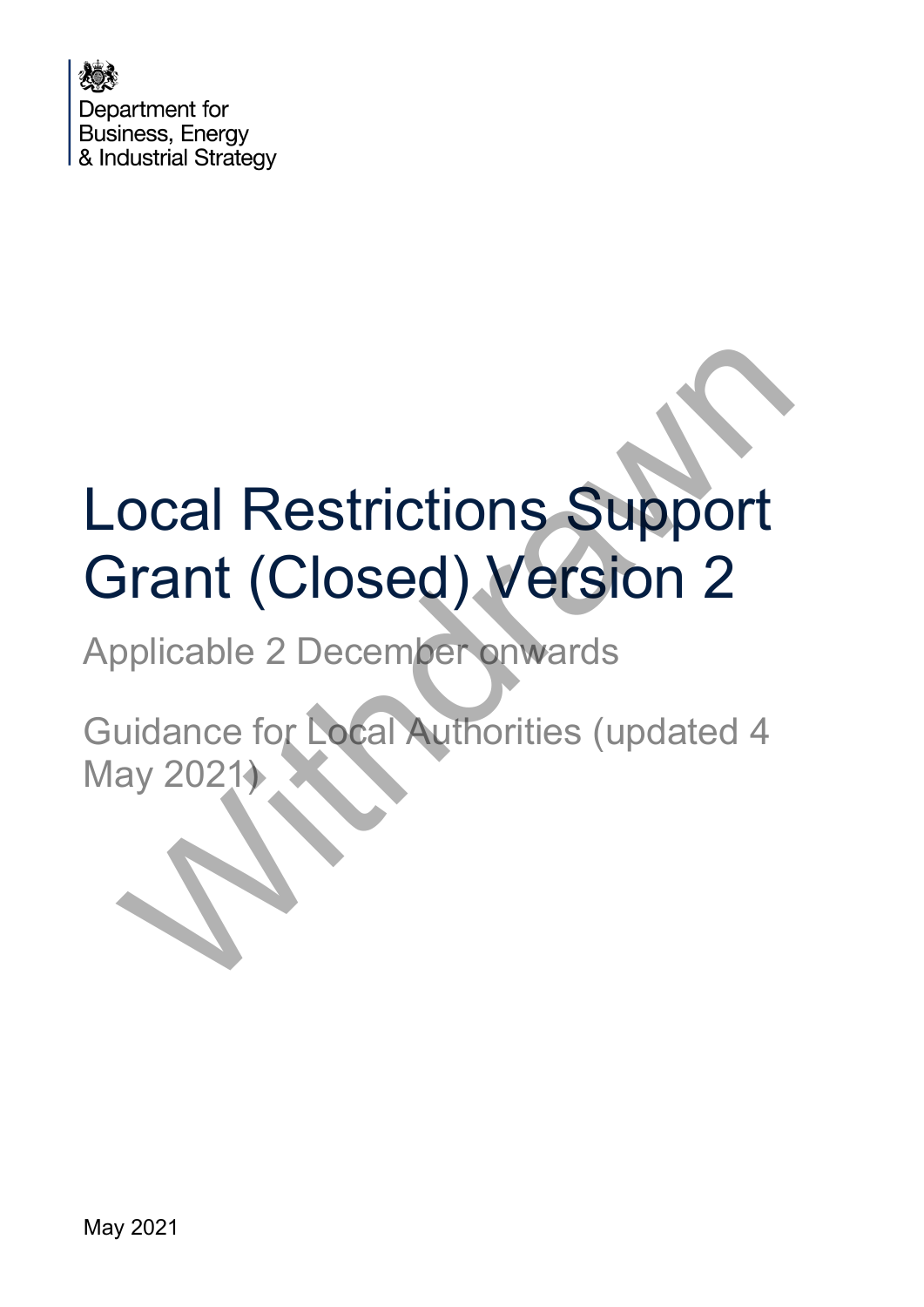

© Crown copyright 2020

This publication is licensed under the terms of the Open Government Licence v3.0 except where otherwise stated. To view this licence, visit [nationalarchives.gov.uk/doc/open-government-licence/version/3](http://nationalarchives.gov.uk/doc/open-government-licence/version/3/) or write to the Information Policy Team, The National Archives, Kew, London TW9 4DU, or email: [psi@nationalarchives.gsi.gov.uk.](mailto:psi@nationalarchives.gsi.gov.uk)

Where we have identified any third-party copyright information you will need to obtain permission from the copyright holders concerned.

Any enquiries regarding this publication should be sent to us at: [enquiries@beis.gov.uk](mailto:enquiries@beis.gov.uk)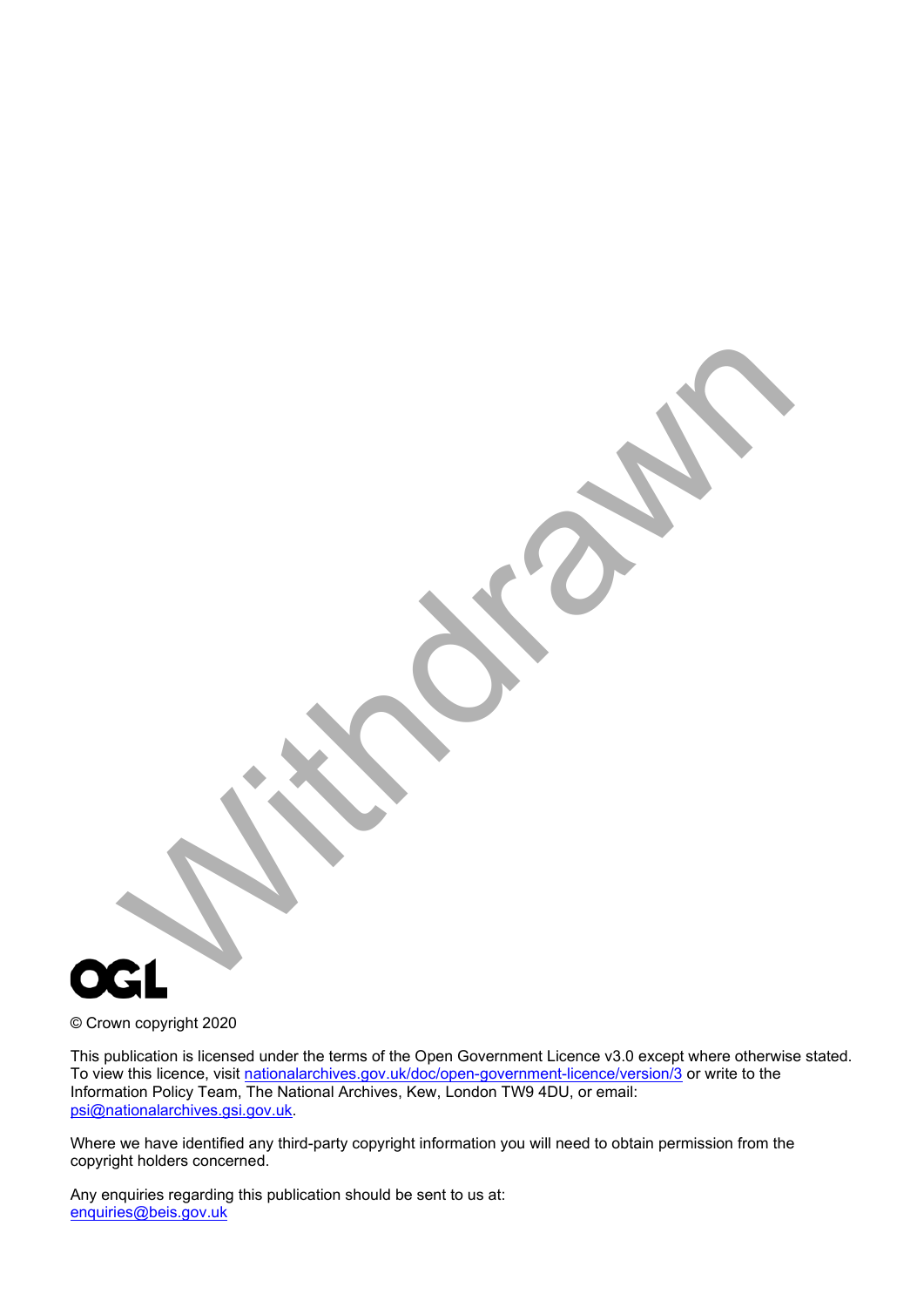# **Contents**

|                                                                                                                                                                                                                                                                                                                                    | $\overline{4}$ |
|------------------------------------------------------------------------------------------------------------------------------------------------------------------------------------------------------------------------------------------------------------------------------------------------------------------------------------|----------------|
|                                                                                                                                                                                                                                                                                                                                    | 5              |
|                                                                                                                                                                                                                                                                                                                                    |                |
|                                                                                                                                                                                                                                                                                                                                    | 8              |
|                                                                                                                                                                                                                                                                                                                                    |                |
|                                                                                                                                                                                                                                                                                                                                    | 10             |
| Managing the risk of fraud and payment in error ________________________________                                                                                                                                                                                                                                                   | 10             |
| Pre- and post-event assurance                                                                                                                                                                                                                                                                                                      | 11             |
|                                                                                                                                                                                                                                                                                                                                    | 12             |
| Update to COVID-19 business grant subsidy allowance Marin Marian Marian 13                                                                                                                                                                                                                                                         |                |
| Updated COVID-19 business grants subsidy allowances provided on the basis of the TCA<br>$\overline{\phantom{a}}$ . The contract of the contract of the contract of the contract of the contract of the contract of the contract of the contract of the contract of the contract of the contract of the contract of the contract of | 14             |
| <b>Small Amounts of Financial Assistance Allowance</b><br><u>.</u>                                                                                                                                                                                                                                                                 | 14             |
| COVID-19 Business Grant Allowance                                                                                                                                                                                                                                                                                                  |                |
| COVID-19 Business Grant Special Allowance                                                                                                                                                                                                                                                                                          | 15             |
|                                                                                                                                                                                                                                                                                                                                    |                |
| General <b>Contract of the Contract of Contract of the Contract of Contract of Contract of Contract of Contract of Contract of Contract of Contract of Contract of Contract of Contract of Contract of Contract of Contract of C</b>                                                                                               | 17             |
| Annex A - Post-payment reporting > The Context Context Context Context Context Context Context Context Context                                                                                                                                                                                                                     | 18             |
| <b>Background</b><br>$\blacktriangledown$ and the contract of the contract of the contract of the contract of the contract of the contract of the contract of the contract of the contract of the contract of the contract of the contract of the contract of t                                                                    | 18             |
| <b>Process</b>                                                                                                                                                                                                                                                                                                                     | 18             |
| Definitions                                                                                                                                                                                                                                                                                                                        | 18             |
|                                                                                                                                                                                                                                                                                                                                    | 19             |
|                                                                                                                                                                                                                                                                                                                                    | 21             |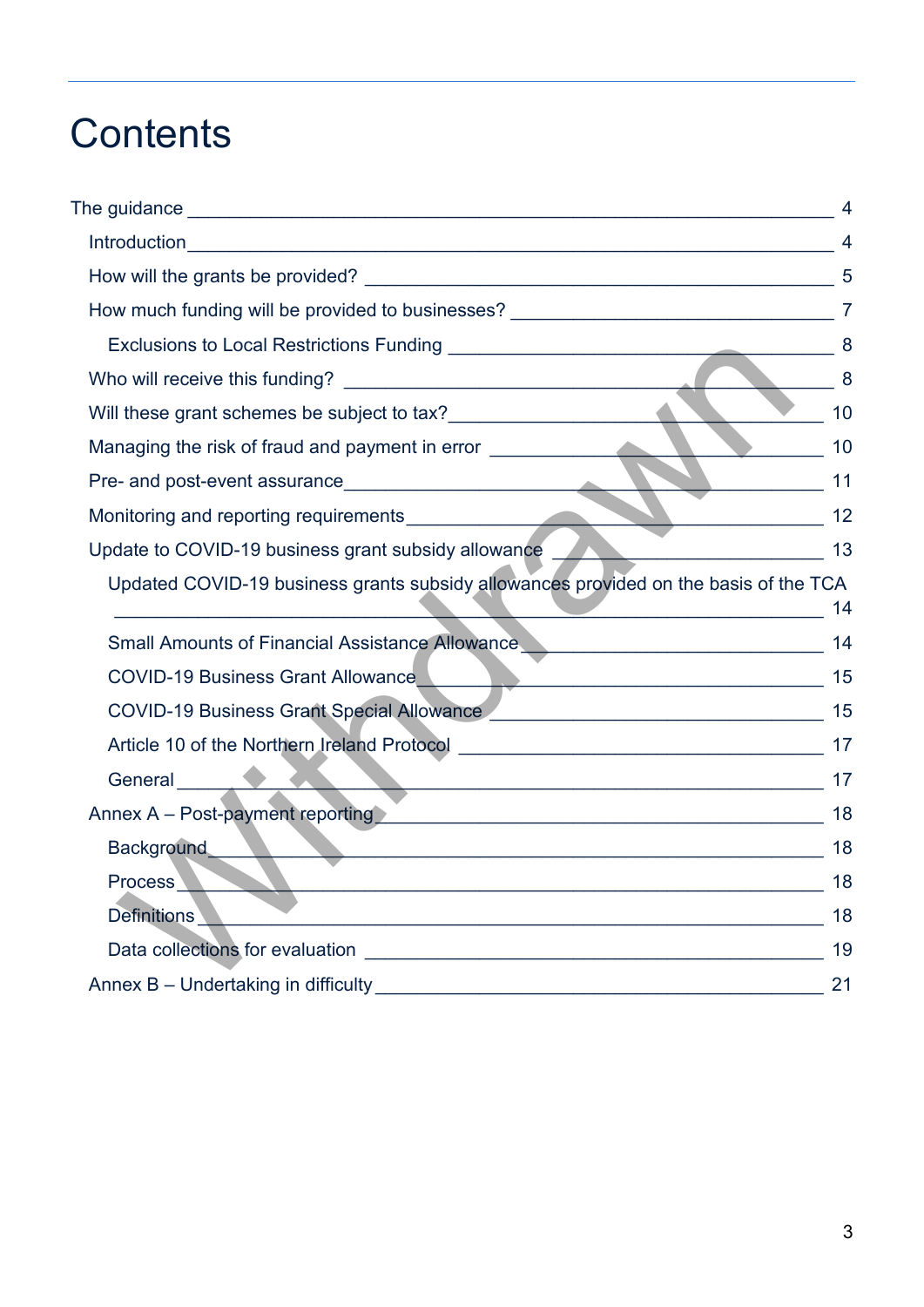## <span id="page-3-0"></span>The guidance

- 1. The Local Restrictions Support Grant (Closed) Version 2 guidance is applicable from 00:01 on 2 December 2020 when the revised Tiers are introduced. At that point, this guidance will supersede the Local Restrictions Support Grant (Closed) guidance published 3 November 2020. For the period prior to 5 November, the previous version applies. For the period of national restrictions from 5 November to 2 December, the LRSG (Closed) Addendum applied.
- 2. This guidance is intended to support Local Authorities in administering the Local Restrictions Support Grant (Closed) for businesses that are required to close under Tier 2 or Tier 3 restrictions.
- 3. This guidance is issued by the Secretary of State for Business, Energy and Industrial Strategy to Local Authorities and sets out the criteria for the Local Restrictions Support Grant (Closed).
- 4. Local Authority enquiries on this measure should be addressed to businessgrantfunds@beis.gov.uk. Businesses seeking information should refer to the Government's business support website: https://www.businesssupport.gov.uk/

## <span id="page-3-1"></span>Introduction

- 5. On Wednesday 9 September, the Government announced there would be further funding to support businesses that are legally required to close due to restrictions being put in place to manage coronavirus and save lives. See announcement: https://www.gov.uk/government/news/ministers-announcenew-grants-for-businesses-affected-by-local-lockdowns 2. This guidance is intended to support Local Authorities in administering the<br>
Local Restrictions Support Grant (Closed) for businesses that are required to<br>
close under Tier 2 or Tier 3 restrictions.<br>
3. This guidance is
	- 6. The Government announced on Friday 9 October changes to the grants within this scheme to provide further support to businesses required to close due to local restrictions. See announcement: https://www.gov.uk/government/news/job-support-scheme-expanded-to-firmsrequired-to-close-due-to-covid-restrictions
	- 7. On Saturday 31 October 2020 the Government announced further support for businesses through Additional Restrictions Grant. See announcement: [https://www.gov.uk/government/news/furlough-scheme](https://www.gov.uk/government/news/furlough-scheme-extended-and-further-economic-support-announced)[extended-and-further-economic-support-announced](https://www.gov.uk/government/news/furlough-scheme-extended-and-further-economic-support-announced)
	- 8. On Monday 23 November, the Government's COVID-19 Winter Plan was published, with changes announced to the Tier system. See announcement: [https://www.gov.uk/government/news/prime-minister-publishes-covid-winter](https://www.gov.uk/government/news/prime-minister-publishes-covid-winter-plan)[plan](https://www.gov.uk/government/news/prime-minister-publishes-covid-winter-plan)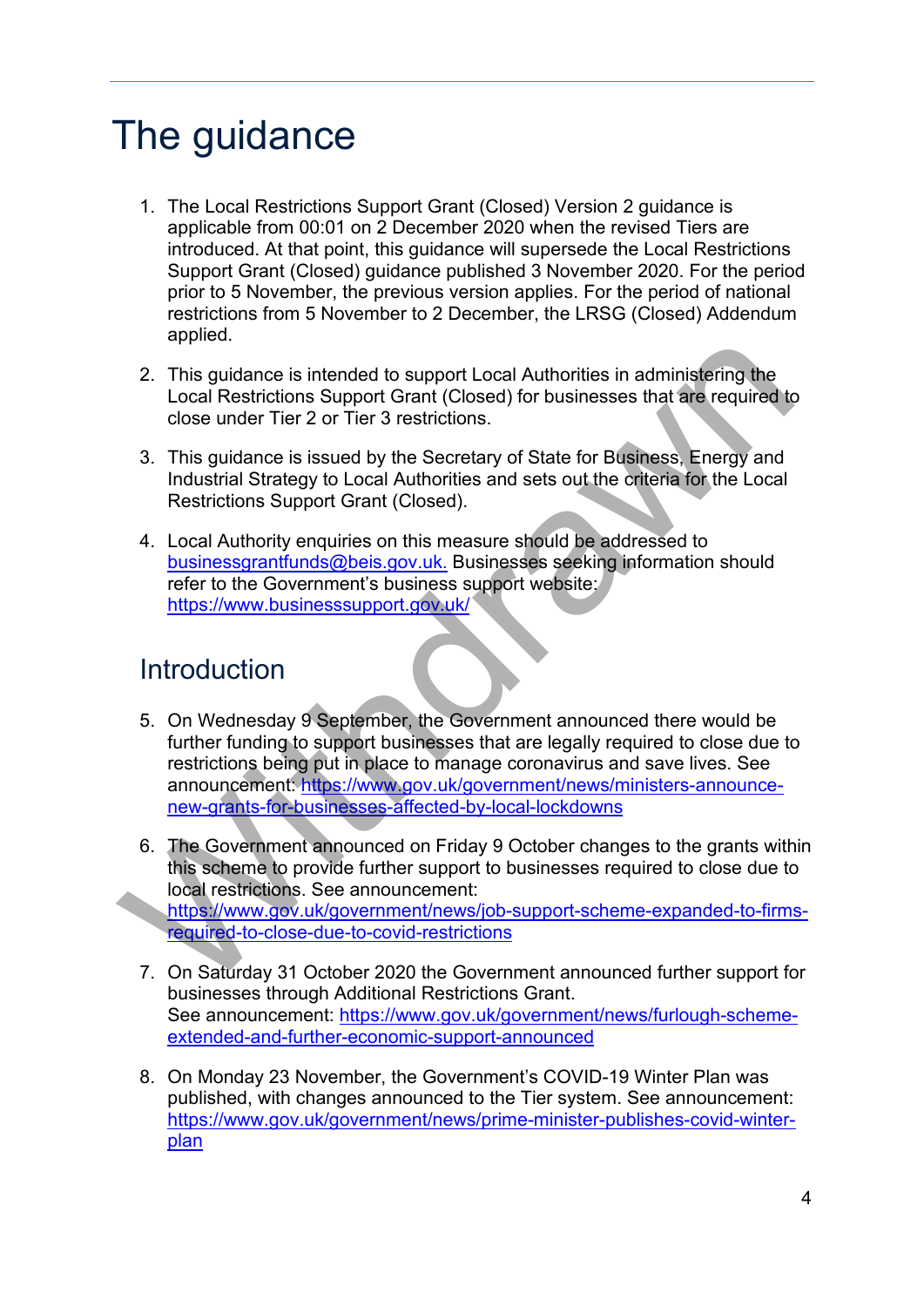- 9. Localised restrictions are legally binding restrictions imposed on specific Local Authority areas or multiple Local Authority areas, where the Secretary of State for Health and Social Care requires the closure of businesses in a local area under regulations made using powers in Part 2A of the Public Health (Control of Disease) Act 1984 in response to the threat posed by coronavirus and commonly as part of a wider set of measures. <https://www.gov.uk/guidance/local-covid-alert-level-very-high>
- 10.This support will take the form of a grant funding scheme in Financial Year 2020-2021, called the Local Restrictions Support Grant (Closed).
- 11.This grant scheme will be available to Local Authorities subject to Tier 2 or Tier 3 restrictions.
- 12.Local Authorities will be provided with funding for businesses that were required to close because of the formal publication of local restrictions guidance by central Government that resulted in a first full day of closures on or after the 9 September. This funding is not retrospective.
- 13.In addition to this funding, Local Authorities will continue to receive funding for the Local Restrictions Support Grant (Open) scheme, which supports businesses that are allowed to remain open but are severely impacted by Tier 2 or Tier 3 restrictions. This continued funding will be subject to an adjustment which takes into account support provided through the Local Restrictions Support Grant (Closed).
- 14.Local Authorities that have previously entered Tier 3 or national restrictions will access additional enhanced business support settlements as part of the Additional Restrictions Grant (ARG). The scheme stems from support negotiated by local leaders proportionate to their local economic needs. As all Local Authorities were subject to a national 'lockdown' between 5 November and 2 December, all Local Authorities have now received ARG funding. 11. This grant scheme will be available to Local Authorities subject to Tier 2 or<br>Tier 3 restrictions.<br>
12. Local Authorities will be provided with funding for businesses that were<br>
required to close because of the formal
	- 15.Under the Additional Restrictions Grant, Local Authorities received a one-off lump sum payment amounting to £20 per head in each eligible Local Authority when Tier 3 or national restrictions were first imposed. Local Authorities should use this funding to provide support to businesses.

16.This support for businesses is separate from local public health support.

## <span id="page-4-0"></span>How will the grants be provided?

- 17.Localised restrictions are legally binding restrictions imposed on specific Local Authority areas or multiple Local Authority areas, where the Secretary of State for Health and Social Care requires the closure of businesses in a local area.
- 18. In line with the eligibility criteria set out in this guidance, central Government will provide funding to Local Authorities that pay grants to eligible businesses that are affected by local restrictions and required to close (with normal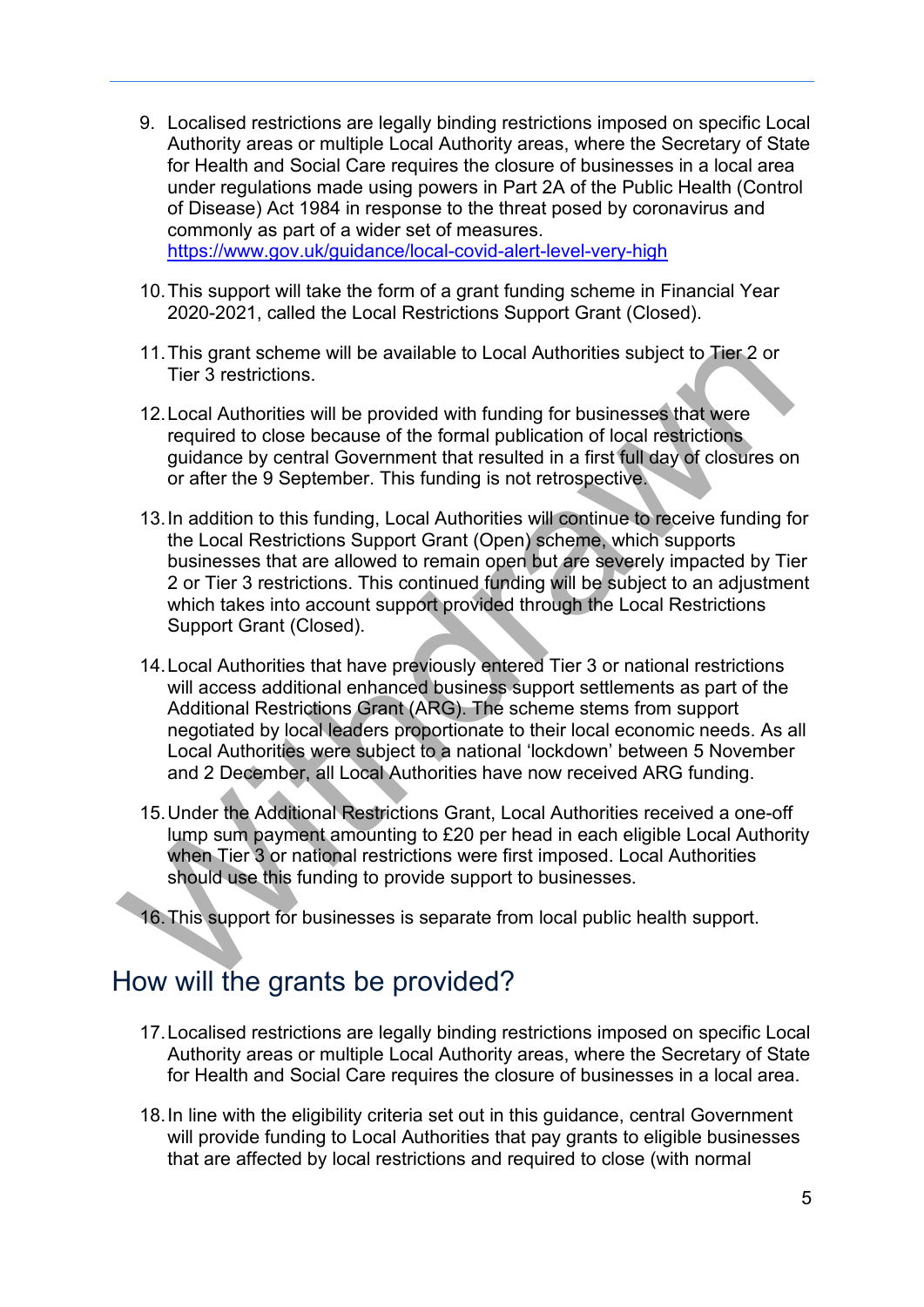reconciliation between grant allocation and actual eligible costs). Central Government will fully reimburse Local Authorities, in line with the following guidance and the grant offer letter sent to Local Authorities, for the cost of the grant (using a grant under section 31 of the Local Government Act 2003). Local Authorities will be responsible for delivering the funding to eligible businesses.

- 19.Local Authorities, subject to local eligibility, will receive funding to meet the cost of payments to businesses within the business rates system based on the number of eligible business hereditaments.
- 20.Local Authorities will receive 80% of the estimated grant funding for the first 14-day period of closures, based on an initial Government estimate. When this threshold of funding has been spent, Government will top up funding to Local Authorities if required. If further 14-day periods of closures are imposed, Local Authorities will receive the full required funding from Government to pay all eligible businesses that are mandated to close. To ensure efficiency and a smooth funding delivery process, unnecessary underspend should be avoided where possible. 20. Local Authorities will receive 80% of the estimated grant funding for the first<br>14-day period of closures, based on an initial Government estimate. When<br>this threshold of funding has been spent, Government will top upd
	- 21.Local Authorities that will be responsible for making payments to businesses, and which will receive funding from Government, are business rate billing authorities in England.
	- 22.Local Authorities will need to provide grant funding to businesses in 14-day tranches in order to capture businesses in payment cycles and not to create multi scheme entry points. Businesses that close in the middle of a payment cycle will not become eligible for the scheme until they enter the next 14-day payment cycle.
	- 23. It is expected that Local Authorities will provide local businesses with grant funding as soon as possible once they become eligible for each payment cycle. Businesses no longer have to be paid in arrears.
	- 24.This grant scheme will offer support to businesses required to close by Government, as part of the management of coronavirus transmission and infection, in areas where business closures are part of a nationally agreed package of localised restrictions.
	- 25. The LRSG (Closed) scheme will be netted off from the funding provided by the LRSG (Open) scheme. This is to ensure that the same businesses are not provided grant funding from both schemes at the same time.
	- 26.Local Authorities will be able to use their ARG funding to top up grant funding where they deem it necessary to support businesses essential to their local economies.
	- 27.The application closure date for this scheme is 31 March 2021 and final payments must be made by 14 May 2021.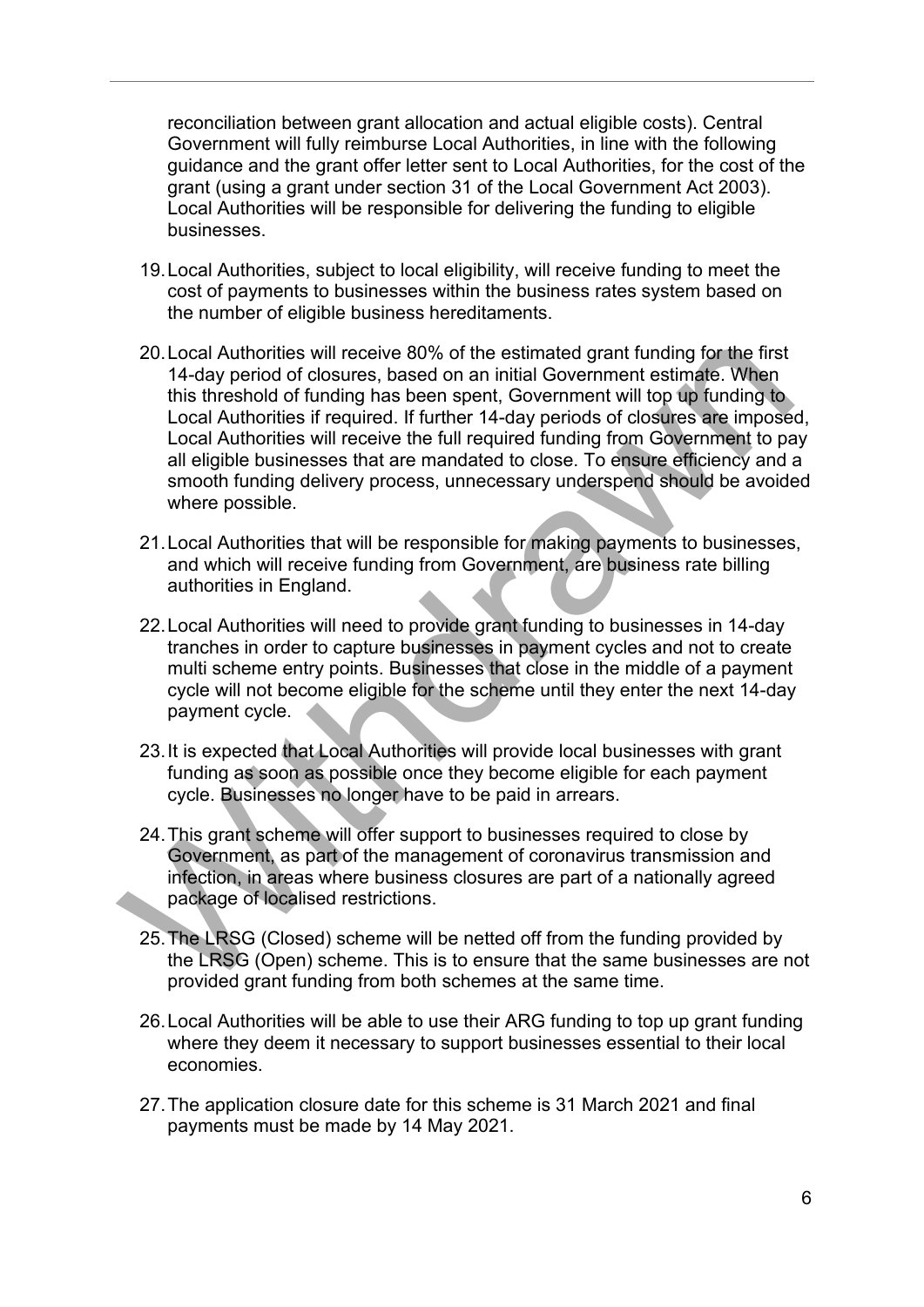28.We are committed to meeting the New Burdens costs to Local Authorities for this scheme. A New Burdens Assessment will be completed, and funding then provided to authorities.

## <span id="page-6-0"></span>How much funding will be provided to businesses?

- 29.Businesses that were trading as usual and then required to close for a consecutive period of no less than 14 days as a result of regulations made under the Public Health (Control of Disease) Act 1984 will be eligible for this funding. This is referred to as the qualifying restriction period in this guidance.
- 30.This funding is only available for businesses required to close due to restrictions that had their first full day of restrictions on or after the 9 September. It is not retrospective.
- 31.Businesses occupying hereditaments appearing on the local rating list with a rateable value of exactly £15,000 or under on the date of the commencement of the local restrictions will receive a payment of £667 per 14-day qualifying restriction period.
- 32.Businesses occupying hereditaments appearing on the local rating list with a rateable value over £15,000 and less than £51,000 on the date of the commencement of the local restrictions will receive a payment of £1,000 per 14-day qualifying restriction period.
- 33.Businesses occupying hereditaments appearing on the local rating list with a rateable value of exactly £51,000 or above on the commencement date of the local restrictions, will receive £1,500 per 14-day qualifying restriction period.
- 34.Any changes to the rating list (rateable value or to the hereditament) after the first full day of localised restrictions and business closures regulations came into force including changes which have been backdated to this date, should be ignored for the purposes of eligibility. Local Authorities are not required to adjust, pay or recover grants where the rating list is subsequently amended retrospectively to the date that local restrictions began. In cases where it was factually clear to the Local Authority on the local restriction date that the rating list was inaccurate on that date, Local Authorities may withhold the grant and/or award the grant based on their view of who would have been entitled to the grant had the list been accurate. This is entirely at the discretion of the Local Authority and only intended to prevent manifest errors. funding. This is referred to as the qualifying restriction period in this guidance<br>30. This funding is only available for businesses required to close due to<br>restrictions that had their first full day of restrictions on o
	- 35.Subject to subsidy allowance conditions, businesses will be entitled to receive a grant for each eligible hereditament within the restriction area. So, some businesses may receive more than one grant where they have more than one eligible hereditament.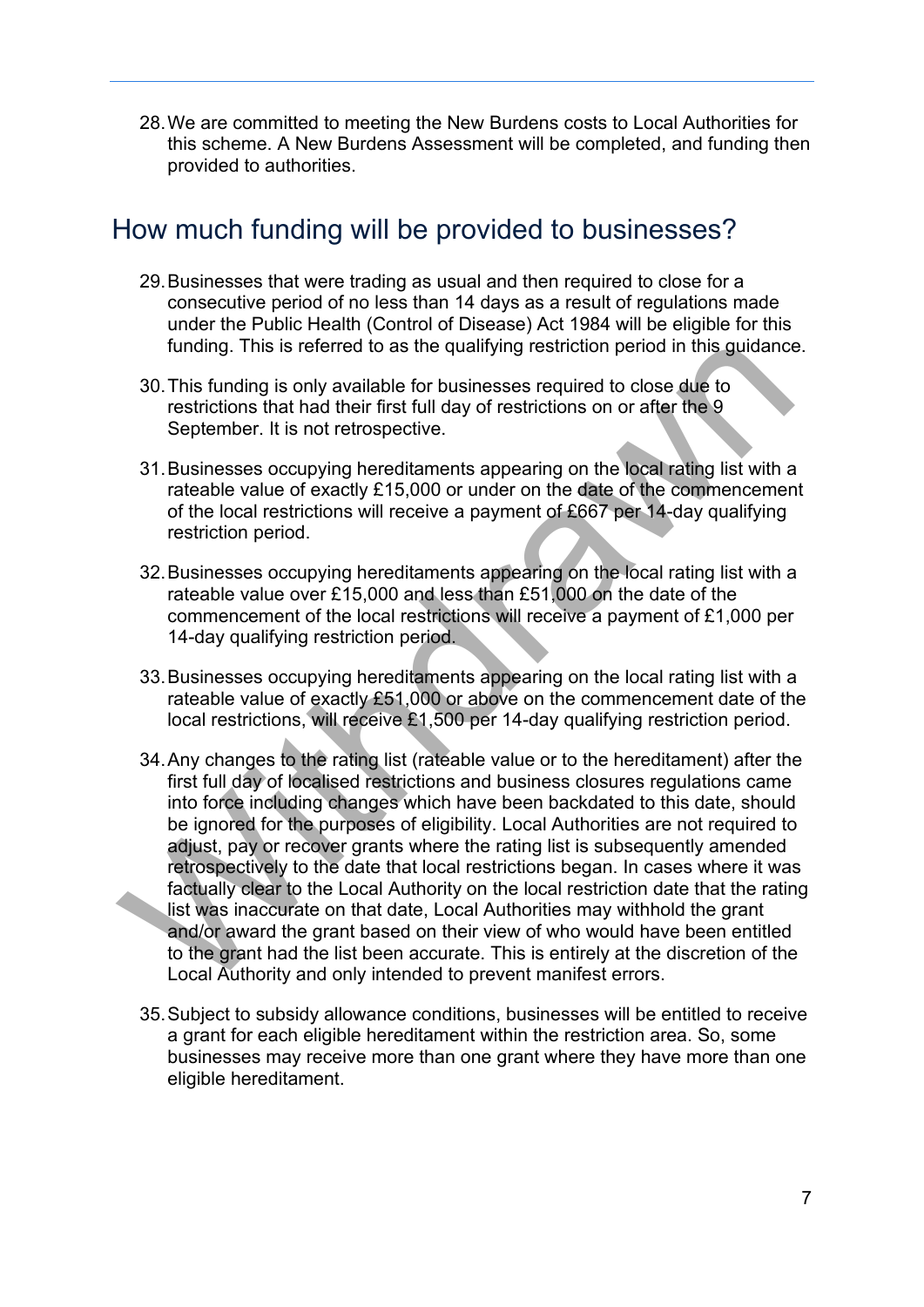#### <span id="page-7-0"></span>Exclusions to Local Restrictions Funding

- 36.Businesses that are able to conduct their main service because they do not depend on providing direct in-person services from premises and can operate their services effectively remotely (e.g. accountants, solicitors).
- 37.Businesses subject to local restrictions that are implemented for less than 14 days and businesses that are closed for less than 14 days are not eligible for grant funding, unless restrictions are interrupted by Tier 4 or national restrictions, in which cases payments will be made pro-rata.
- 38.Businesses in areas outside the scope of the localised restrictions, as defined by Government, are also excluded.
- 39.Businesses that have chosen to close but not been required to will not be eligible for this grant.
- 40.Businesses that have already received grant payments that equal the maximum permitted levels of subsidy will not be eligible to receive funding.
- 41.For the avoidance of doubt, businesses that were in administration, are insolvent or where a striking-off notice has been made are not eligible for funding under this scheme.
- 42.Specific businesses subject to national closures since 23 March 2020 will not be eligible for this funding. They will be provided support through the strand of the LRSG (Sector) for nationally mandated business closures.
- 43.In the event of renewed widespread national 'lockdown' restrictions being imposed, the Local Restrictions Support Grant (Sector) will cease to apply, as relevant businesses will receive funding from the LRSG (Closed), subject to adaptations. Please see published LRSG (Closed) addendums where relevant. 38. Businesses in areas outside the scope of the localised restrictions, as define<br>by Government, are also excluded.<br>39. Businesses that have chosen to close but not been required to will rot be<br>digible for this grant.<br>40.

## <span id="page-7-1"></span>Who will receive this funding?

- 44. The person who according to the billing authority's records was the ratepayer in respect of the hereditament on the date of the first full day of local restrictions is eligible for the grant. Where the Local Authority has reason to believe that the information that they hold about the ratepayer on the first full day of the local restrictions is inaccurate they may withhold or recover the grant and take reasonable steps to identify the correct ratepayer. Local Authorities should make clear to recipients that the grant is for the ratepayer and may be liable for recovery if the recipient was not the ratepayer on the eligible day.
- 45.The precise set of businesses eligible for the scheme may vary between each area based on the Tier 2 or Tier 3 restrictions that are established in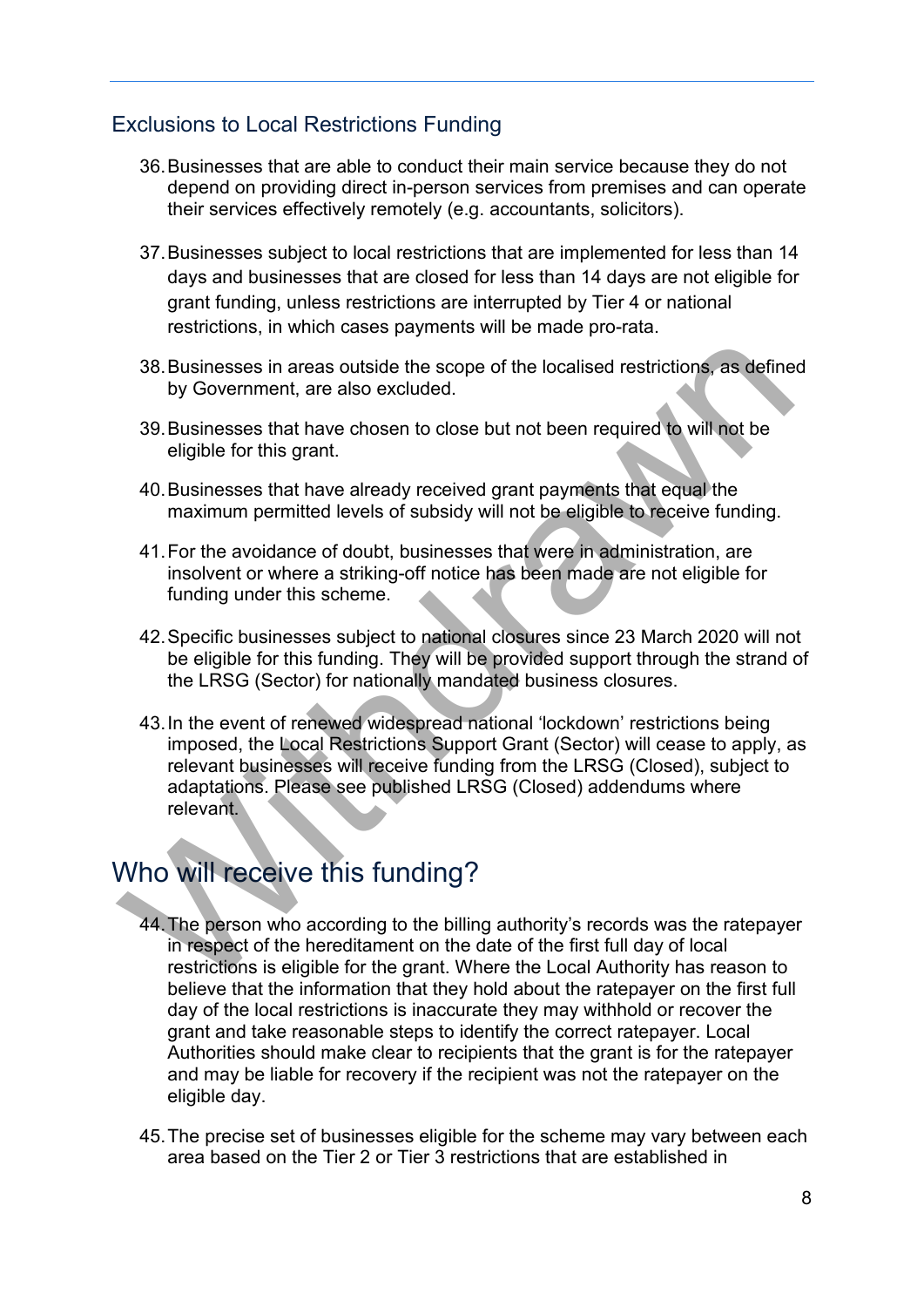recognition of the specific evidence and conditions for each area. To find out what additional measures apply in your area, see link: <https://www.gov.uk/guidance/full-list-of-local-covid-alert-levels-by-area>

- 46. In Tier 2, a business running a public house, bar or other business involving the sale of alcohol for consumption on the premises must cease to carry on that business, unless alcohol is only served for consumption on the premises as part of a table meal, and the meal is such as might be expected to be served as the main midday or main evening meal, or as a main course at either such meal.
- 47. For the purposes of the above paragraph, a "table meal" is a meal eaten by a person seated at a table, or at a counter or other structure which serves the purposes of a table and is not used for the service of refreshments for consumption by persons not seated at a table or structure serving the purposes of a table.
- 48. Businesses must have been trading the day before local restrictions came into force to be eligible to receive funding under this scheme.
- 49. For the purposes of this grant scheme, a business is considered to be trading if it is engaged in business activity. This should be interpreted as carrying on a trade or profession, or buying and selling goods or services in order to generate turnover. Fully constituted businesses in liquidation, dissolved, struck off or subject to a striking-off notice are not eligible under these conditions. 47. For the purposes of the above paragraph, a "table meal" is a meal eaten by<br>person seated at a table, or at a counter or there structure which serves the<br>consumption by persons not seated at a table or structure serving

To help further, some trading indicators are included below that can help assess what can be defined as trading for the purposes of this grant scheme. Indicators that a business is trading are:

- The business has staff on furlough
- The business continues to trade online, via click and collect services etc.
- The business is not in liquidation, dissolved, struck off or subject to a striking-off notice or under notice
- The business is engaged in business activity; managing accounts, preparing for reopening, planning and implementing COVID-safe measures

This list of indicators is not exhaustive and Local Authorities must use their discretion to determine if a business is trading.

50.Where Local Authorities have previously rejected applications from businesses that were not open, but can be considered to have been trading, Local Authorities are asked to revisit these applications and pay these businesses retrospectively.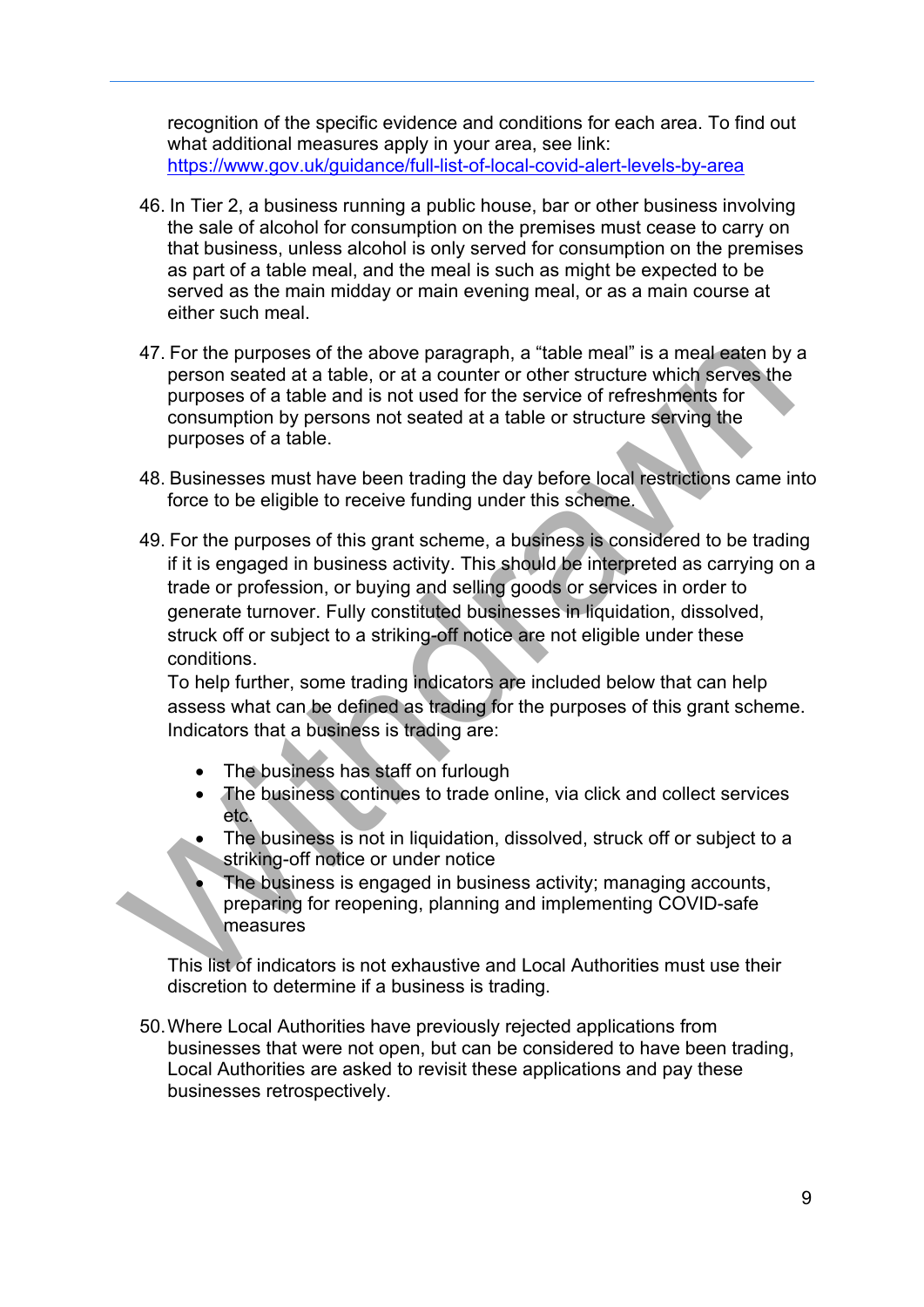- 51.Eligible businesses that have a voluntary agreement but are not insolvent, in liquidation or in administration will be eligible to receive a grant if they are still trading and operating, subject to subsidy allowance conditions.
- 52.Businesses must be closed for the entirety of the 14-day payment cycle to be eligible, unless restrictions are interrupted by Tier 4 or national restrictions, in which cases payments will be made pro-rata. If a business is open and then decides to close during a payment cycle, it will only become eligible for a grant when it enters the next 14-day payment cycle.
- 53.If a business is required to close its main, in-person service but adapts its business to operate takeaway, click and collect or online with delivery services, it will be considered closed and be eligible to receive grants under this scheme because its substantive business must close.
- 54.The Local Authority must call or write to the business, stating that by accepting the grant payment, the business confirms that they are eligible for the grant schemes. This includes where Local Authorities already have bank details for businesses and are in a position to send out funding immediately, or where the Local Authority is sending a cheque to a business. business to operate takeaway, click and collect or online with delivery<br>services, it will be considered closed and be eligible to receive grants under<br>this scheme because its substantive business must close.<br>54. The Local
	- 55.Businesses will need to notify their Local Authority if they no longer meet the eligibility criteria for additional grants at any point in any local restrictions period. For example, if they become insolvent.

## <span id="page-9-0"></span>Will these grant schemes be subject to tax?

- 56.Grant income received by a business is taxable. The Local Restrictions Support Grant will need to be included as income in the tax return of the business.
- 57.Only businesses that make an overall profit once grant income is included will be subject to tax.

## <span id="page-9-1"></span>Managing the risk of fraud and payment in error

- 58.The Government will not accept deliberate manipulation and fraud and any business caught falsifying their records to gain additional grant money will face prosecution and any funding issued will be subject to claw back, as may any grants paid in error.
- 59.Local Authorities must continue to ensure the safe administration of grants and that appropriate measures are put in place, pre-award, to mitigate against the increased risks of both fraud and payment error. In this respect, grant administrators are encouraged to supplement existing controls with digital tools to support efficient, appropriate and accurate grants awards.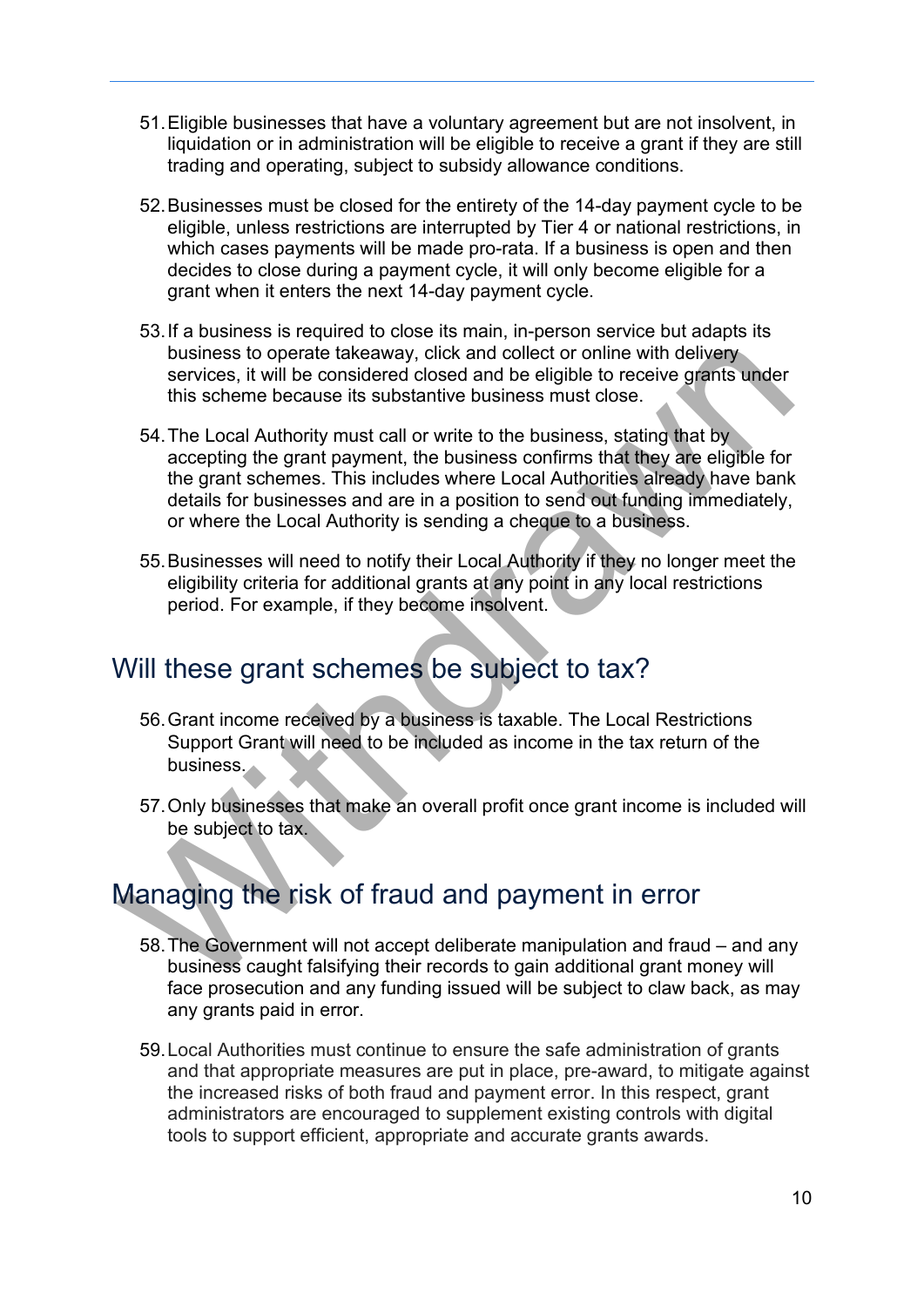- 60.The Government Grants Management Function have waived the annual fee and made their digital due-diligence tool, Spotlight, available to Local Authorities to support the administration of COVID-19 emergency grants until 31 March 2021. Use of Spotlight to support pre-award due diligence is strongly recommended.
- 61.Spotlight complements existing pre-award due-diligence checks and highlights areas of risk to inform grant-making decisions, through fundamental (basic) due diligence checks. In particular, Spotlight can quickly and easily flag where organisations have recently become inactive to support Local Authorities reviewing the ongoing viability of recipients prior to making awards.
- 62.Spotlight can also provide enhanced due diligence, through a paid-for service, and grant administrators are encouraged to consider the benefits of enhanced due diligence.
- 63.Local Authorities should discuss their digital tool requirements with the Government Grants Management Function at: spotlightlocalauthority@cabinetoffice.gov.uk

## <span id="page-10-0"></span>Pre- and post-event assurance

- 64.All Local Authorities are required to follow this guidance and conduct activity to provide assurance that the grants have been paid out in line with the eligibility and subsidy allowance conditions for these schemes.
- 65.The general principle applies that Local Authorities are responsible and accountable for the lawful use of funds under Section 151 of the Local Government Act 1972. The Section 151 Officer within the Local Authority is required to exercise their duties in line with the Chartered Institute of Public Finance and Accountancy (CIPFA) guidance, ensuring their oversight of the proper administration of financial affairs within the Local Authority, including of these grants. Numering and only of the digital conside[ra](mailto:spotlightlocalauthority@cabinetoffice.gov.uk)tion of the state of the state of the state of the state of the state of the state of the Security of Covernment Grants Management Function at Covernment Grants Management Function
	- 66.Local Authorities must be satisfied that all subsidy allowance requirements have been fully complied with when making grant payments. Full details, including sample declaration forms, are contained in in this guidance.
	- 67.To deliver this assurance requirement, Local Authorities should develop preand post-payment assurance plans for each grant scheme. There should be an eligibility check and a recipient check on all payments, whether pre- or post-payment. The plans should set out the actions and checks Local Authorities will undertake to ascertain regularity of payments. They should cover the pre-payment checks for grants still to be paid, but also the post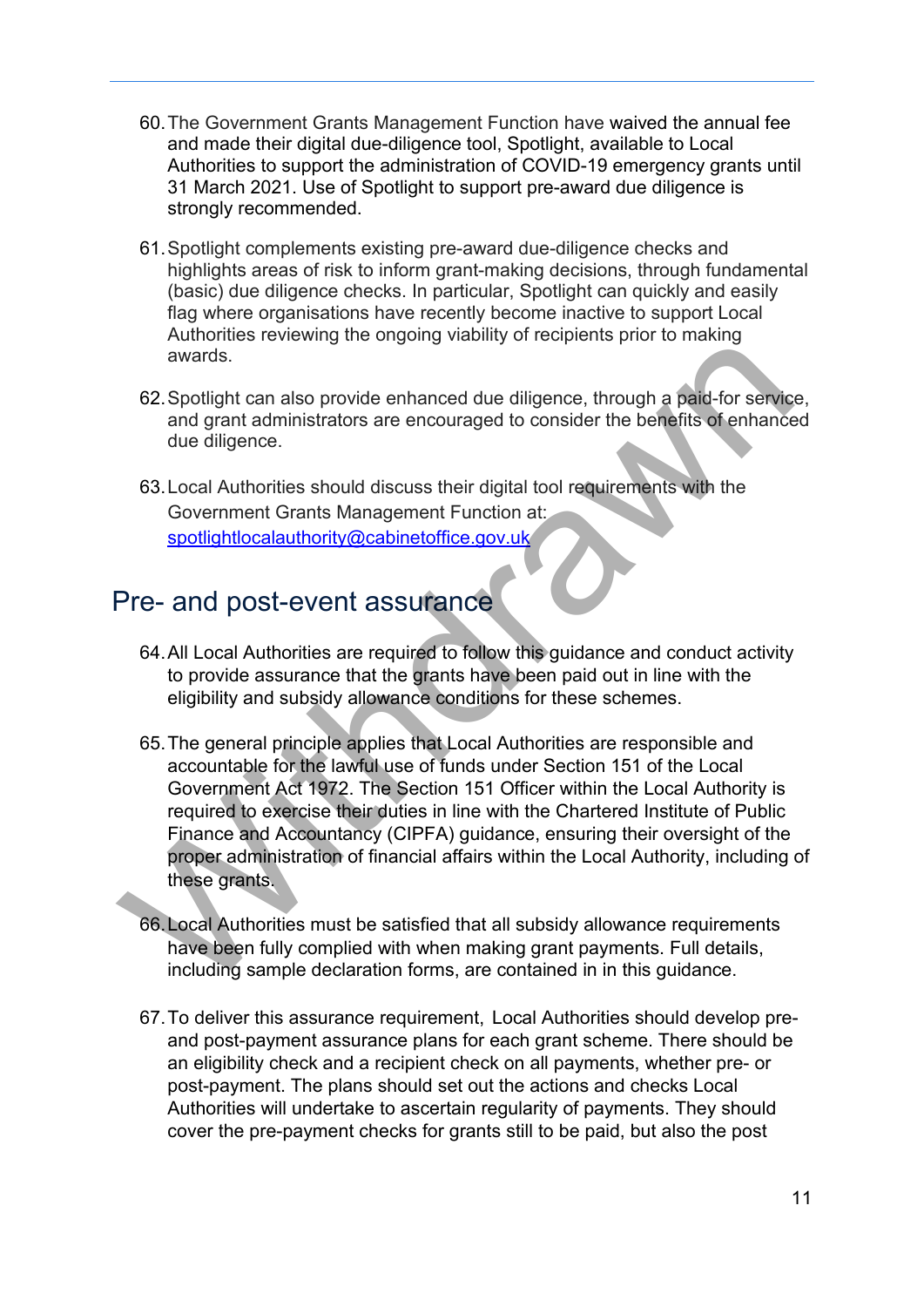payment assurance checking regime that the Local Authority will introduce to identify irregular payments.

- 68.The volume and depth of checks that a Local Authority undertakes as detailed in these plans should be proportionate to the grant value versus the cost of the check, and informed by a Fraud Risk Assessment of the likelihood of error and/or fraud in the payments they have made.
- 69.Consequently, Fraud Risk Assessments should also be undertaken for each grant scheme and comprise part of the assurance plan. To support Local Authorities in developing their risk assessments the Department will provide risk assessment templates tailored to the relevant funds.
- 70.The Government Grants Management Function and Counter Fraud Function will support Local Authorities to carry out post-event assurance work to identify high risk payments and to estimate and measure the likely incidence of fraud and error that has occurred in the scheme. This requires statistically significant sample testing of key residual risks to assess the level of fraud / error that has arisen from the residual aspect of identified fraud risks. Post-event assurance is therefore dependent upon a detailed fraud risk assessment being undertaken for the scheme. Guidance will be made available to Local Authorities to support the development of Post Event Assurance Action Plans. Authorities in developing their risk assessments the Department will provide<br>
risk assessment templates tailored to the relevant funds.<br>
TO. The Government Grants Maragement Fundion and Counter Fraud<br>
Function will support
	- 71.Where checks discover that payments have been made in error or have been claimed as a result of fraud, any initial recovery action will need to be undertaken by the Local Authority.

## <span id="page-11-0"></span>Monitoring and reporting requirements

- 72.Local Authorities must retain necessary data and BEIS will undertake regular data collection exercises. The data will include:
	- numbers of businesses eligible for the scheme,
	- number of payments being processed,
	- number of actual payments, and
	- value of payments made.
- 73.Local Authorities may be required to provide data in order to allow reporting by Parliamentary constituency. BEIS will work with Local Authorities to facilitate such reporting.
- 74.Annex A contains information on Post Payment Monitoring requirements.
- 75.Local Authorities will be asked to provide a monthly report to the Department comprising an update on their Fraud Risk Assessments and pre- and postpayment assurance activities as they are delivered over the lifetime of each of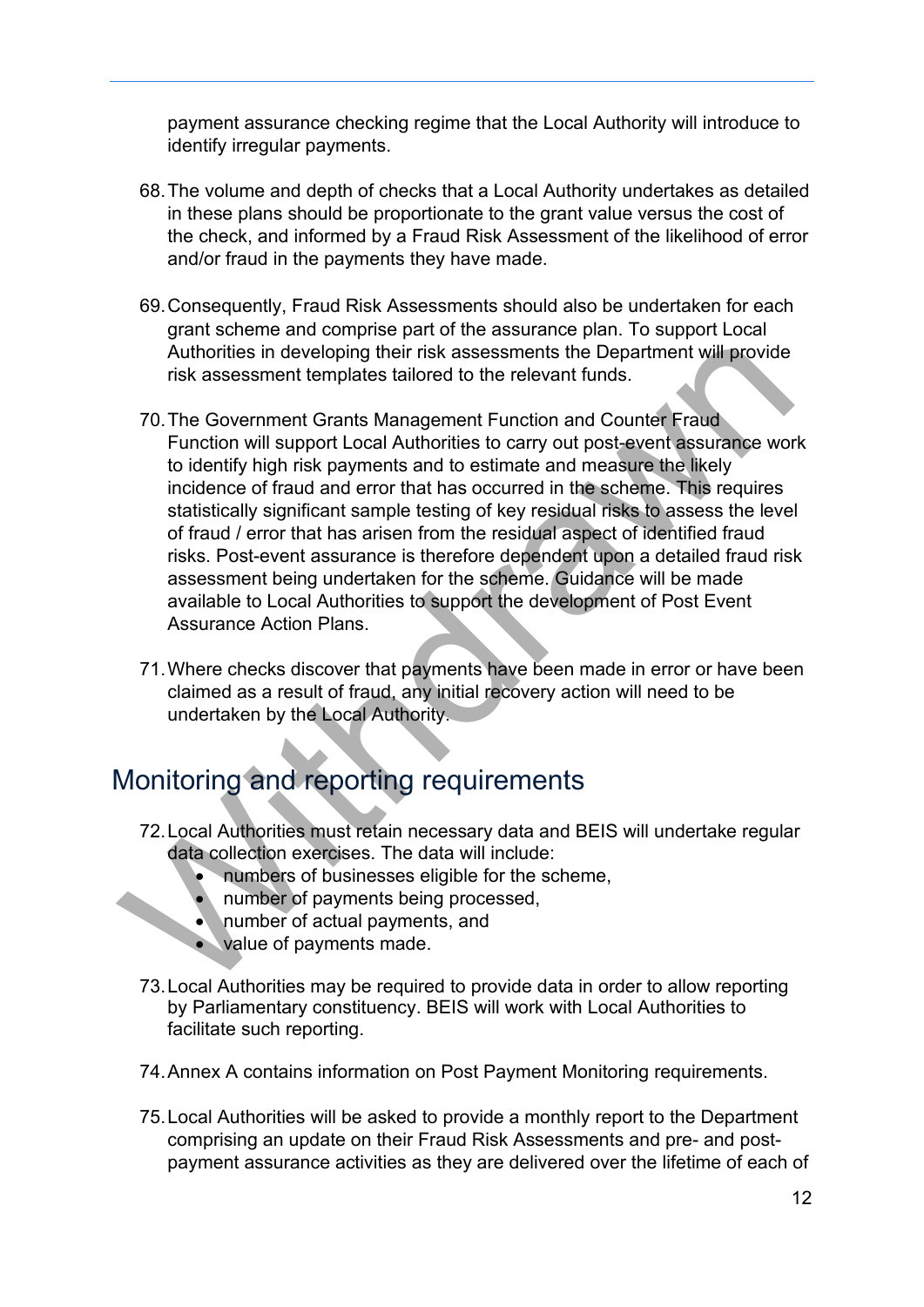these grants separately. The Department will provide a reporting template in due course.

- 76.If Local Authorities detect fraud (successful rather than attempted), or if they suspect fraud (attempted as well as actual) that is organised, large scale or systematic, or which crosses Local Authority boundaries, they must report it in real time. We recommend Local Authorities report it simultaneously to the dedicated inboxes at the National Anti Fraud Network [\(intel@nafn.gov.uk\)](mailto:intel@nafn.gov.uk) and the National Investigation Service [\(report@natis.pnn.police.uk\)](mailto:report@natis.pnn.police.uk). Local Authorities may be contacted for further information to assist with lines of enquiry being pursued.
- 77.The Government Counter Fraud Function has worked in partnership with Experian to introduce two new complementary products to assist public bodies in addressing residual fraud risks when dispersing funds for the COVID-19 financial support schemes by addressing their residual fraud risks. These tools will allow Local Authorities to:
	- a. verify the bank accounts of companies in receipt of these business grants; and
	- b. provide insight into whether the company was trading at the relevant date for these grants.
- 78.These tools are available via the National Fraud Initiative (NFI) and can be used for both pre- and post-payment checks. They apply to both registered companies (at Companies House) and unregistered companies such as sole traders. For further information and to access the tools please email helpdesk@nfi.gov.uk enquiry being pursued.<br>
The Governmet Counter Fraud Function has worked in partnership wi[th](mailto:helpdesk@nfi.gov.uk)<br>
Experiment controduce two new complementary products to assist public<br>
bodies in addressing residual fraud risks when dispersing
	- 79.This monitoring and reporting is in addition to any relevant reporting requirements under subsidy control rules.

## <span id="page-12-0"></span>Update to COVID-19 business grant subsidy allowance

80.The EU State aid rules no longer apply to subsidies granted in the UK following the end of the transition period, which ended on 31 December 2020. This does not impact the limited circumstances in which State aid rules still apply under the Withdrawal Agreement, specifically Article 10 of the Northern Ireland Protocol. The United Kingdom remains bound by its international commitments, including subsidy obligations set out in the Trade and Cooperation Agreement (TCA) with the EU. BEIS Guidance for public authorities explaining the subsidies chapter of the TCA, World Trade Organisation rules on subsidies, and other international commitments can be found here: [https://www.gov.uk/government/publications/complying-with-the](https://www.gov.uk/government/publications/complying-with-the-uks-international-obligations-on-subsidy-control-guidance-for-public-authorities)[uks-international-obligations-on-subsidy-control-guidance-for-public](https://www.gov.uk/government/publications/complying-with-the-uks-international-obligations-on-subsidy-control-guidance-for-public-authorities)[authorities](https://www.gov.uk/government/publications/complying-with-the-uks-international-obligations-on-subsidy-control-guidance-for-public-authorities)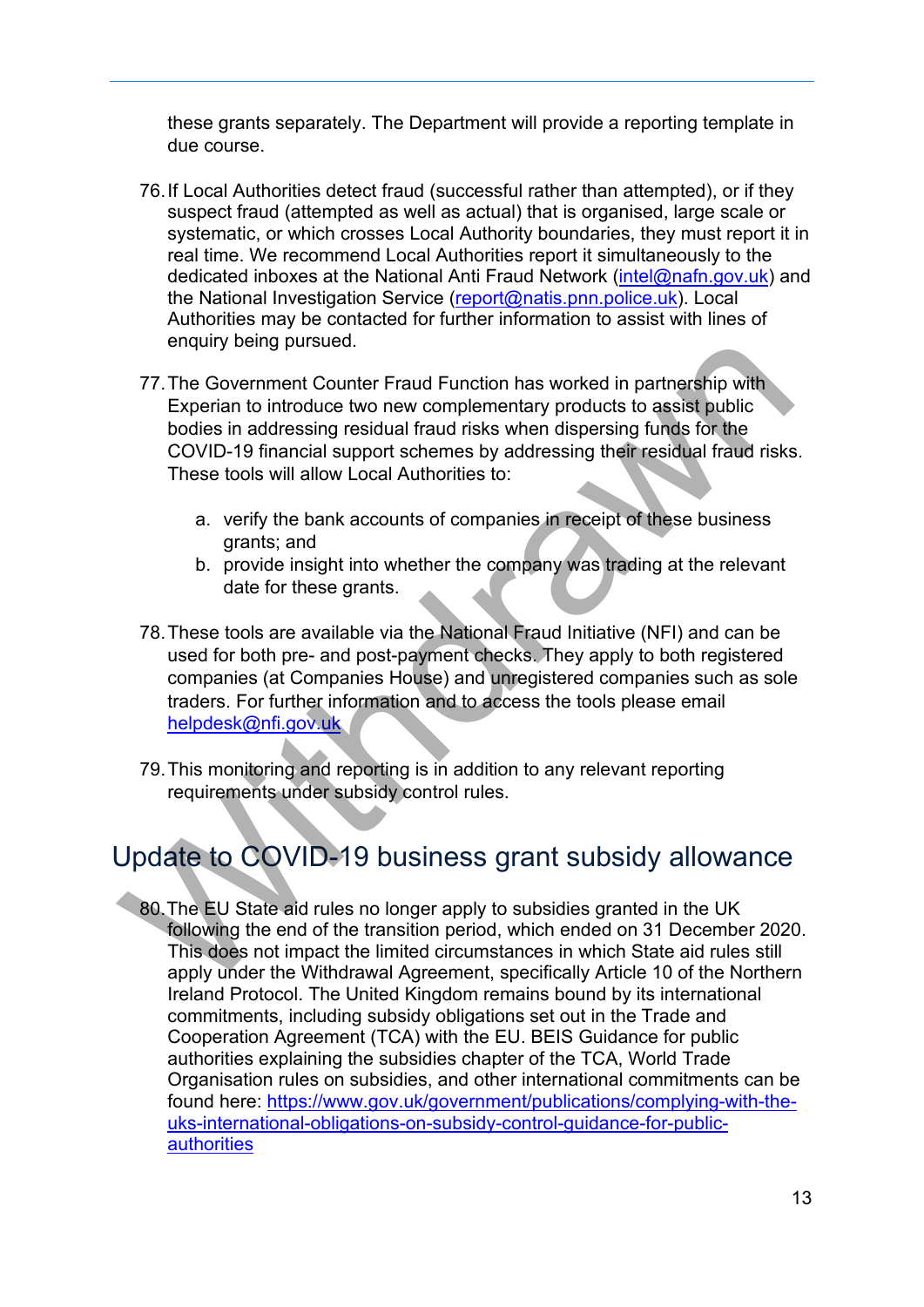- 81.On Thursday 4 March new subsidy allowances were established for the COVID-19 business grants schemes, on the basis of the principles set out in Article 3.4 of the TCA.
- 82.From Thursday 4 March Local Authorities must apply the updated scheme rules set out in this guidance document.
- 83.The updated scheme rules set out in this guidance document do not apply retrospectively. Therefore, where a Local Authority has previously rejected an applicant's application before Thursday 4 March on the grounds that the applicant had reached previous scheme limits, the Local Authority must not revisit this decision. The applicant may however submit a new application if still within a current payment cycle.
- 84.If an applicant, that has previously reached the subsidy allowance limit, applies for past payment cycles, Local Authorities should not accept applications or make retrospective payments to those businesses where the payment cycle has passed. For example, Local Authorities should not accept applications for the LRSG (Closed) Addendum scheme, where the eligibility period was 5 November 2020 to 2 December 2020, as the payment cycle has passed for businesses that had reached the subsidy allowance limit during that period. revisit this decision. The applicant may however submit a new application if<br>still within a current payment cycle,<br>84. If an application at that has previously reached the subsidy allowance limit,<br>applies for past payment

#### <span id="page-13-0"></span>Updated COVID-19 business grants subsidy allowances provided on the basis of the TCA

- 85.The following scheme rules are to be applied to COVID-19 business grants on the basis of the EU-UK Trade and Co-operation Agreement (TCA).
- 86.The below scheme rules should be applied to applicants at the level of economic actor, which is defined as an entity or a group of entities constituting a single economic entity regardless of its legal status, that is engaged in an economic activity by offering goods or services on a market.
- 87.There are three subsidy allowances for this scheme set out below: Small Amounts of Financial Assistance Allowance, the COVID-19 Business Grant Allowance and the COVID-19 Business Grant Special Allowance.

#### <span id="page-13-1"></span>Small Amounts of Financial Assistance Allowance

88.Grants may be paid in accordance with Article 3.2(4) of the TCA, which enables an applicant to receive up to a maximum level of subsidy without engaging Chapter 3 of the TCA. This allowance is 325,000 Special Drawing Rights, to a single economic actor over any period of three fiscal years, which is the equivalent of £335,000 as at 2 March 2021[1.](#page-13-2) An applicant may elect not to receive grants under the Small Amounts of Financial Assistance Allowance

<span id="page-13-2"></span><sup>&</sup>lt;sup>1</sup> The Special Drawing Right calculator here can be used to calculate the exchange rate on the day the subsidy is awarded: [https://coinmill.com/SDR\\_calculator.html](https://coinmill.com/SDR_calculator.html)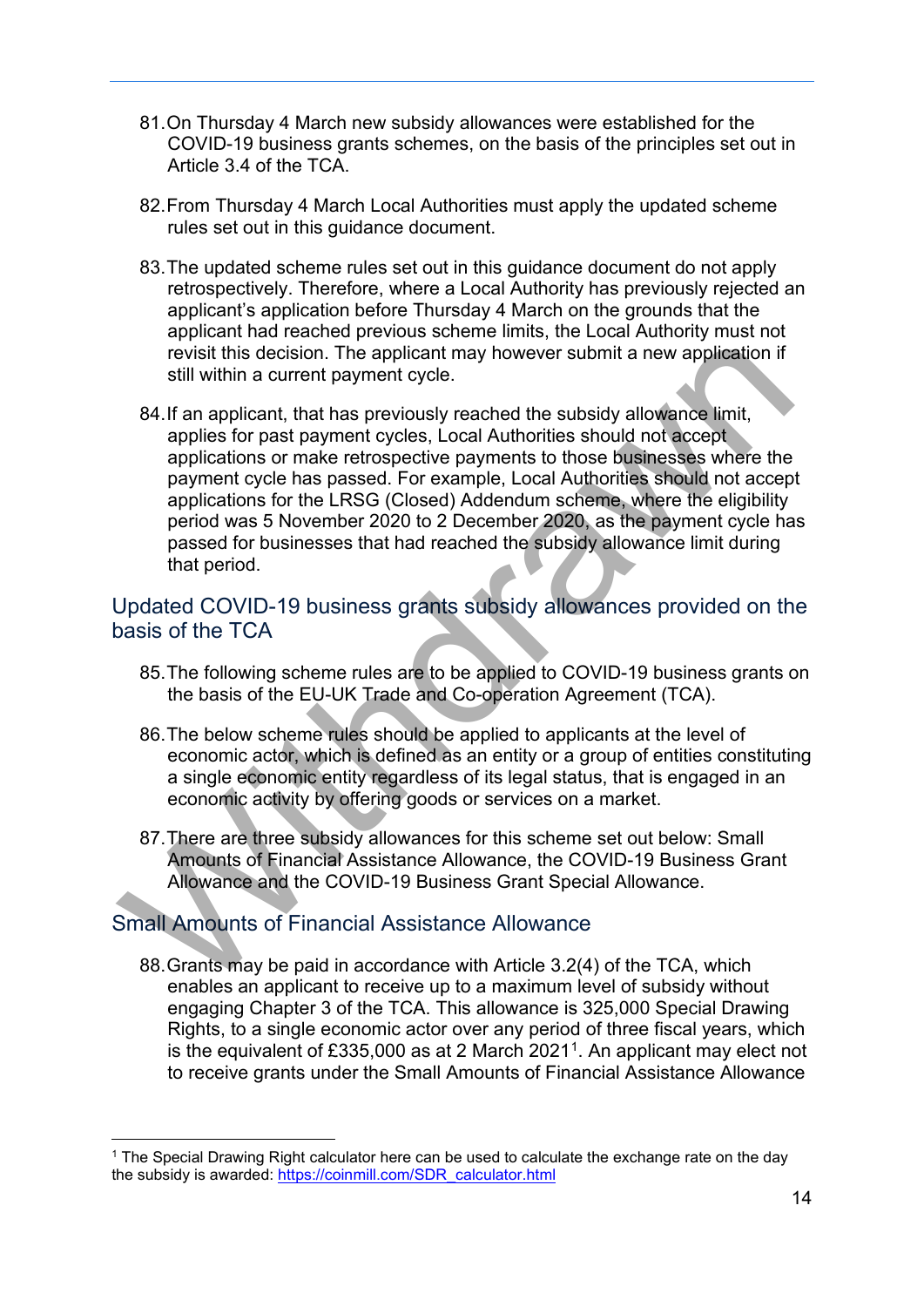and instead receive grants only using the below allowances available under this scheme.

#### <span id="page-14-0"></span>COVID-19 Business Grant Allowance

89.Where the Small Amounts of Financial Assistance Allowance has been reached, grants may be paid in compliance with the Principles set out in Article 3.4 of the TCA and in compliance with Article 3.2(3) of the TCA under the COVID-19 Business Grant Allowance (subsidies granted on a temporary basis to respond to a national or global economic emergency). For the purposes of these scheme rules, this allowance is £1,600,000 per single economic actor. This allowance includes any grants previously received under the COVID-19 business grant schemes and any State aid previously received under Section 3.1 of the European Commission's Temporary Framework across any other UK scheme. This may be combined with the Small Amounts of Financial Assistance Allowance to equal £1,935,000 (subject to the exact amount applicable under the Small Amounts of Financial Assistance Allowance using the Special Drawing Right calculator). process on these based and any state and any state and applicants to the exonomic actor. This allowance includes any grants previously received und<br>the CCVID-19 business grants cheme. This may be combined with the Small Am

#### <span id="page-14-1"></span>COVID-19 Business Grant Special Allowance

90. Where an applicant has reached its limit under the Small Amounts of Financial Assistance Allowance and COVID-19 Business Grant Allowance, it may be able to access a further allowance of funding under these scheme rules of up to £9,000,000 per single economic actor, provided the following conditions are met:

a. The Special Allowance covers only the applicant's uncovered fixed costs incurred during the period between 1 March 2020 and 31 March 2022, including such costs incurred in any part of that period ('eligible period');

b. Applicants must demonstrate a decline in turnover during the eligible period of at least 30% compared to the same period in 2019. The calculation of losses will be based on audited accounts or official statutory accounts filed at Companies House, or approved accounts submitted to HMRC which includes information on the applicant's profit and loss;

c. 'Uncovered fixed costs' means fixed costs not otherwise covered by profit, insurance or other subsidies;

d. The grant payment must not exceed 70% of the applicant's uncovered fixed costs, except for micro and small enterprises (for the purposes of this scheme defined as less than 50 employees and less than £9,000,000 of annual turnover and/or annual balance sheet), where the grant payment must not exceed 90% of the uncovered fixed costs;

e. Grant payments under this allowance must not exceed £9,000,000 per single economic actor. This allowance includes any grants previously received in accordance with Section 3.12 of the European Commission's Temporary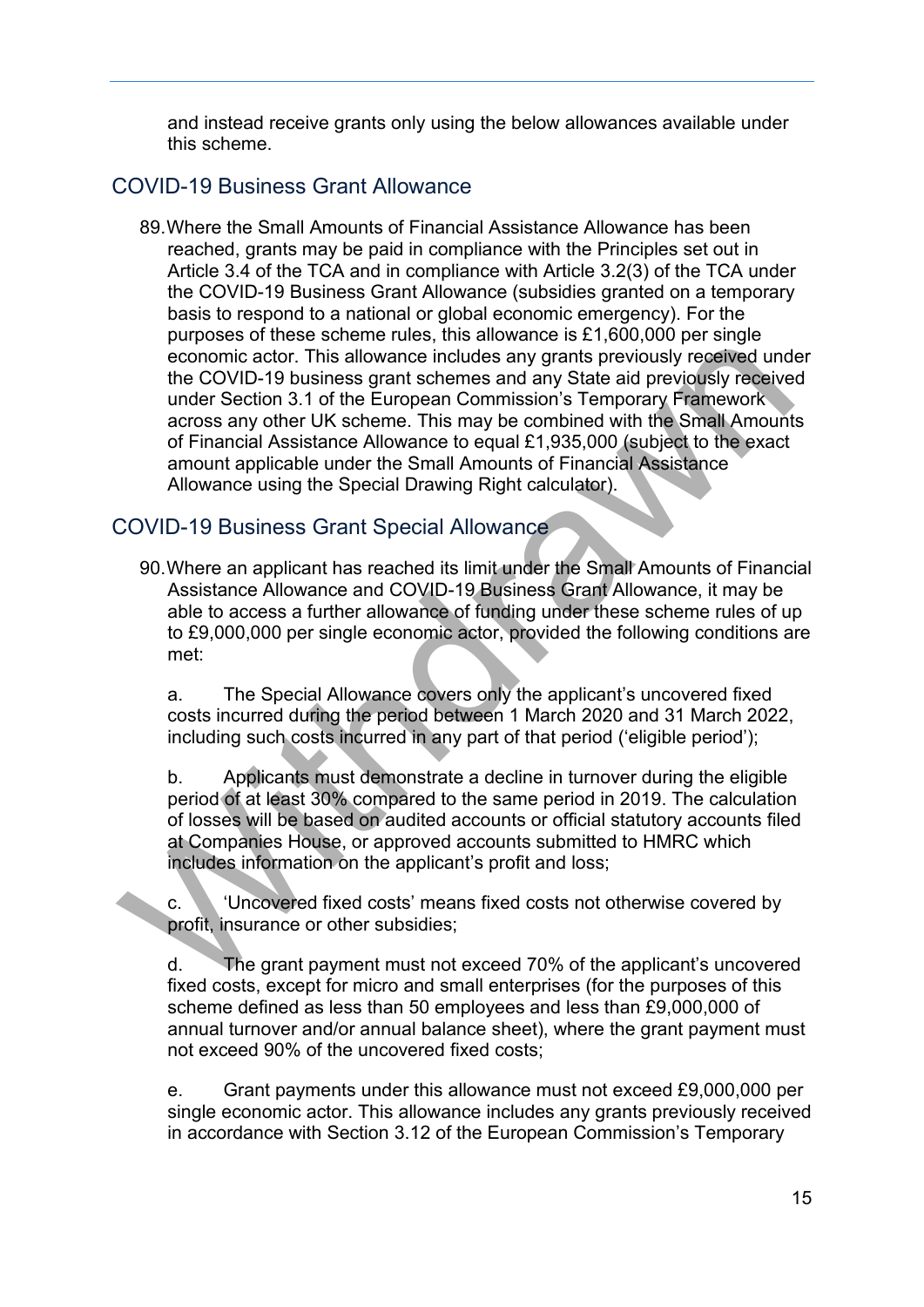Framework; all figures used must be gross, that is, before any deduction of tax or other charge;

g. Grants provided under this allowance shall not be cumulated with other subsidies for the same costs.

- 91.An applicant must be able to provide the necessary documentation to demonstrate it is eligible for funding under this COVID-19 Business Grant Special Allowance. Local Authorities must first verify that an applicant can meet all the criteria set out under this allowance before providing further funding under this allowance.
- 92.Grants provided in excess of the Small Amounts of Financial Assistance Allowance may not be granted to applicants that were defined as an 'undertaking in difficulty' (as defined in Annex B below) on 31 December 2019. In derogation to the above, grants can be granted to micro or small enterprises (as defined above) that were already in difficulty on 31 December 2019 provided that they are not subject to collective insolvency proceedings.
- 93.Local Authorities must ensure the remaining applicable provisions of the subsidies chapter of the TCA are complied with. In particular, the Transparency obligations under Article 3.7. The transparency database can be found at https://manageuksubsidies.beis.gov.uk/.
- 94.If a grant is awarded under the Small Amounts of Financial Assistance Allowance, Local Authorities must ask the recipient whether, when cumulated with any De Minimis State Aid or Small Amounts of Financial Assistance that the business has received in the last three years, the grant will mean that the recipient has received more than 325,000 Special Drawing Rights (approximately £335,000 at the time of writing). If it has, then the grant must be declared on the BEIS transparency database within six months of it being made. 92. Grants provided in excess of the Small Amounts of Financial Assistance<br>Allowance may not be granted to applicants that were defined as an<br>"underlaking in difficulty" (as defined in Amnex B below) on 31 December<br>2019.
	- 95.If the grant is awarded under the COVID-19 Business Grant Allowance or the COVID-19 Business Grant Special Allowance, Local Authorities must ask the recipient whether, when cumulated with any other grant under the allowances, the recipient has received more than £500,000. If it has, then the grant must be declared on the BEIS transparency database within six months of it being made.
	- 96.For access to and any further questions on the database, please contact the BEIS subsidy control team at subsidycontrol@beis.gov.uk.
	- 97.Local Authorities still need to comply with reporting requirements to the European Commission in respect of grants previously granted under the European Commission's Temporary Framework before the Transition Period ended on 31 December 2020.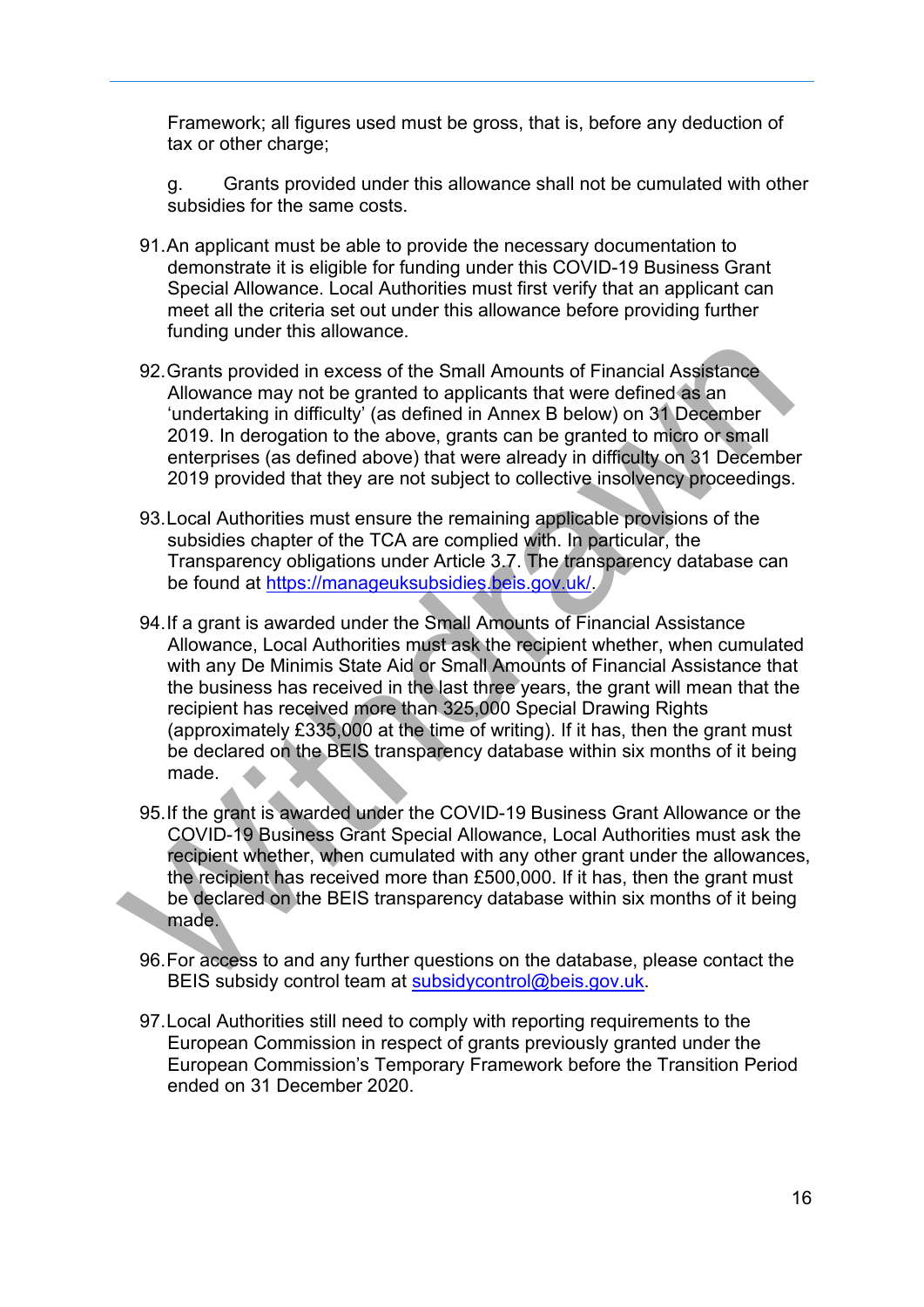#### <span id="page-16-0"></span>Article 10 of the Northern Ireland Protocol

- 98.Grants in scope of Article 10 of the Northern Ireland Protocol remain subject to EU State aid rules<sup>2</sup>, following the end of the Transition Period which ended on 31 December 2020. Article 10 provides that EU State aid rules will continue to apply to the UK in respect of measures which affect trade in goods and electricity between Northern Ireland and the European Union.
- 99.In assessing whether Article 10 may apply, Local Authorities are directed to Section 7 of the technical BEIS Guidance which covers the practical application of Article 10. Local Authorities applying Article 10 must follow Section 7 of the technical BEIS Guidance.

#### <span id="page-16-1"></span>**General**

- 100. BEIS may vary the terms of these schemes or suspend or close the schemes with immediate effect, without notice and at any time.
- 101. For the avoidance of doubt, grants under the Small Amounts of Financial Assistance Allowance, the COVID-19 Business Grant Allowance and the COVID-19 Business Grant Special Allowance may be combined for a potential total allowance of £10,935,000 (subject to the exact amount applicable under the Small Amounts of Financial Assistance Allowance using the Special Drawing Right calculator). Section 7 of the technical BEIS Guidance.<br>
Section 7 of the technical BEIS Guidance.<br>
100. BEIS may vary the terms of these schemes or suspend or close the<br>
schemes with immediate effect, without notice and at any time.<br>
1

<span id="page-16-2"></span><sup>&</sup>lt;sup>2</sup> This means grants in scope of Article 10 of the Northern Ireland Protocol must comply with the provisions set out in the 4<sup>th</sup> amendment of the State aid Temporary Framework dated 13 October 2020.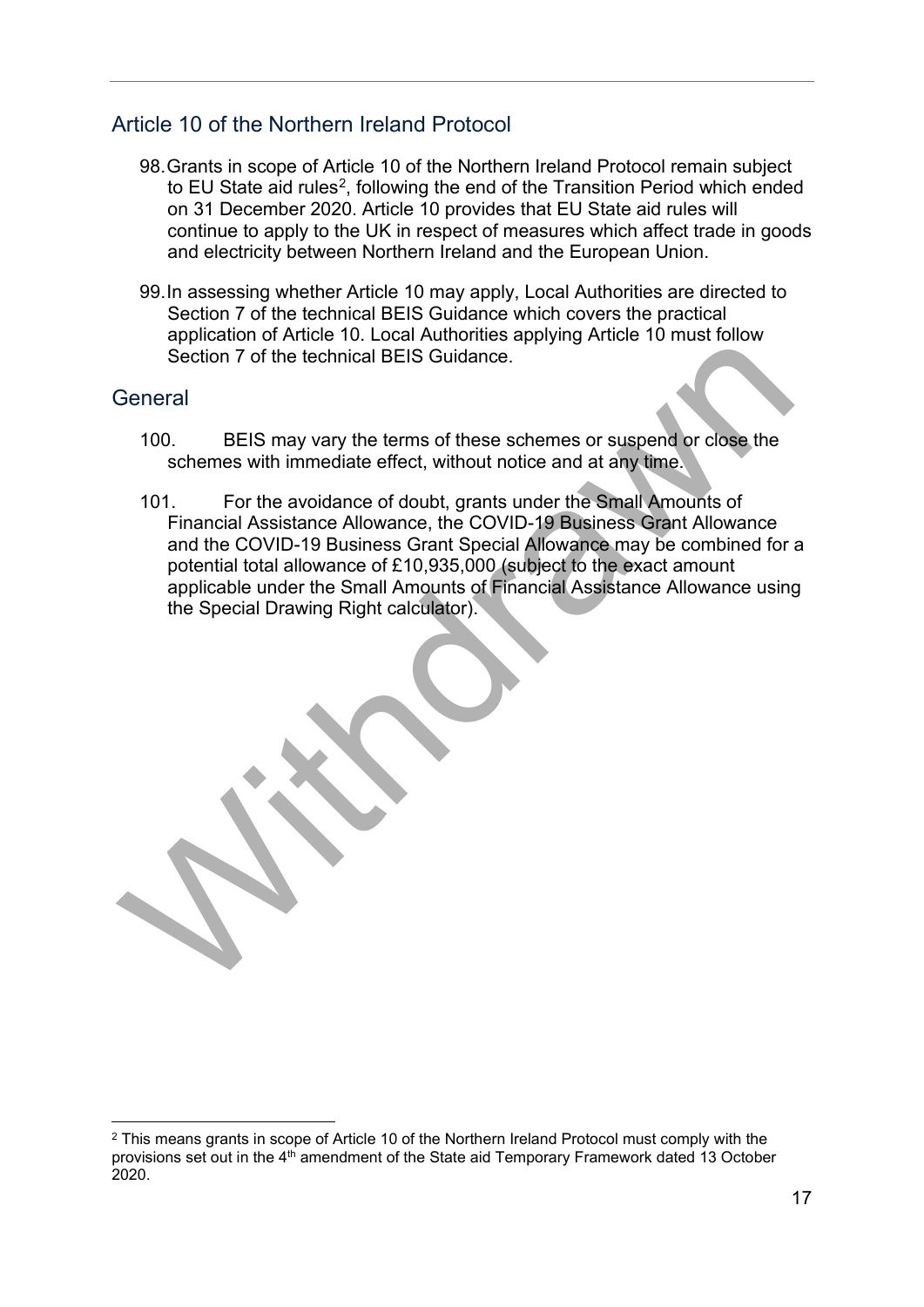## <span id="page-17-0"></span>Annex A – Post-payment reporting

#### <span id="page-17-1"></span>**Background**

- 1. Local Authorities will be required to report to the department on the grant fund.
- 2. Weekly reports will cover:
	- Numbers of businesses eligible for the scheme
	- Number of actual payments per restriction period
	- Total amount of actual payments
	- Issues encountered in implementing the scheme to allow BEIS to support development of solutions with Local Authorities
- 3. These returns should be completed using the DELTA Reporting system.
- 4. In addition to weekly performance monitoring reports, we may ask Local Authorities to provide data in order to allow reporting by Parliamentary constituency.

#### <span id="page-17-2"></span>**Process**

- 5. Local Authorities will report on progress in making payments to eligible rate paying businesses, for each period of restrictions.
- 6. Each report will only cover grants provided by Local Authorities to eligible business during the period as per paragraph 9. The Cities and Local Growth Unit will consolidate the reports to create an accumulative total and monitor progress against the initial allocation of funding per Local Authority.

#### <span id="page-17-3"></span>**Definitions**

| • Total amount of actual payments<br>support development of solutions with Local Authorities                                                                           | Issues encountered in implementing the scheme to allow BEIS to                                                                                              |  |
|------------------------------------------------------------------------------------------------------------------------------------------------------------------------|-------------------------------------------------------------------------------------------------------------------------------------------------------------|--|
| 3. These returns should be completed using the DELTA Reporting system.                                                                                                 |                                                                                                                                                             |  |
| 4. In addition to weekly performance monitoring reports, we may ask Local<br>Authorities to provide data in order to allow reporting by Parliamentary<br>constituency. |                                                                                                                                                             |  |
| <b>Process</b>                                                                                                                                                         |                                                                                                                                                             |  |
| paying businesses, for each period of restrictions.                                                                                                                    | 5. Local Authorities will report on progress in making payments to eligible rate                                                                            |  |
| 6. Each report will only cover grants provided by Local Authorities to eligible<br>progress against the initial allocation of funding per Local Authority.             | business during the period as per paragraph 9. The Cities and Local Growth<br>Unit will consolidate the reports to create an accumulative total and monitor |  |
| <b>Definitions</b>                                                                                                                                                     |                                                                                                                                                             |  |
| Total number of eligible businesses                                                                                                                                    | This reflects the number of eligible<br>businesses identified by the Local<br>Authorities to receive funding under the<br>scheme.                           |  |
| Total number of grants provided under<br>each element of the scheme (£667, £1k,<br>£1.5k).                                                                             | Number of grants paid (in that restriction<br>period) to the eligible businesses<br>identified by the Local Authorities.                                    |  |
| Expected date of completing all<br>payments to eligible businesses                                                                                                     | Date at which the Local Authorities<br>believes it will have identified and<br>provided grants to all eligible                                              |  |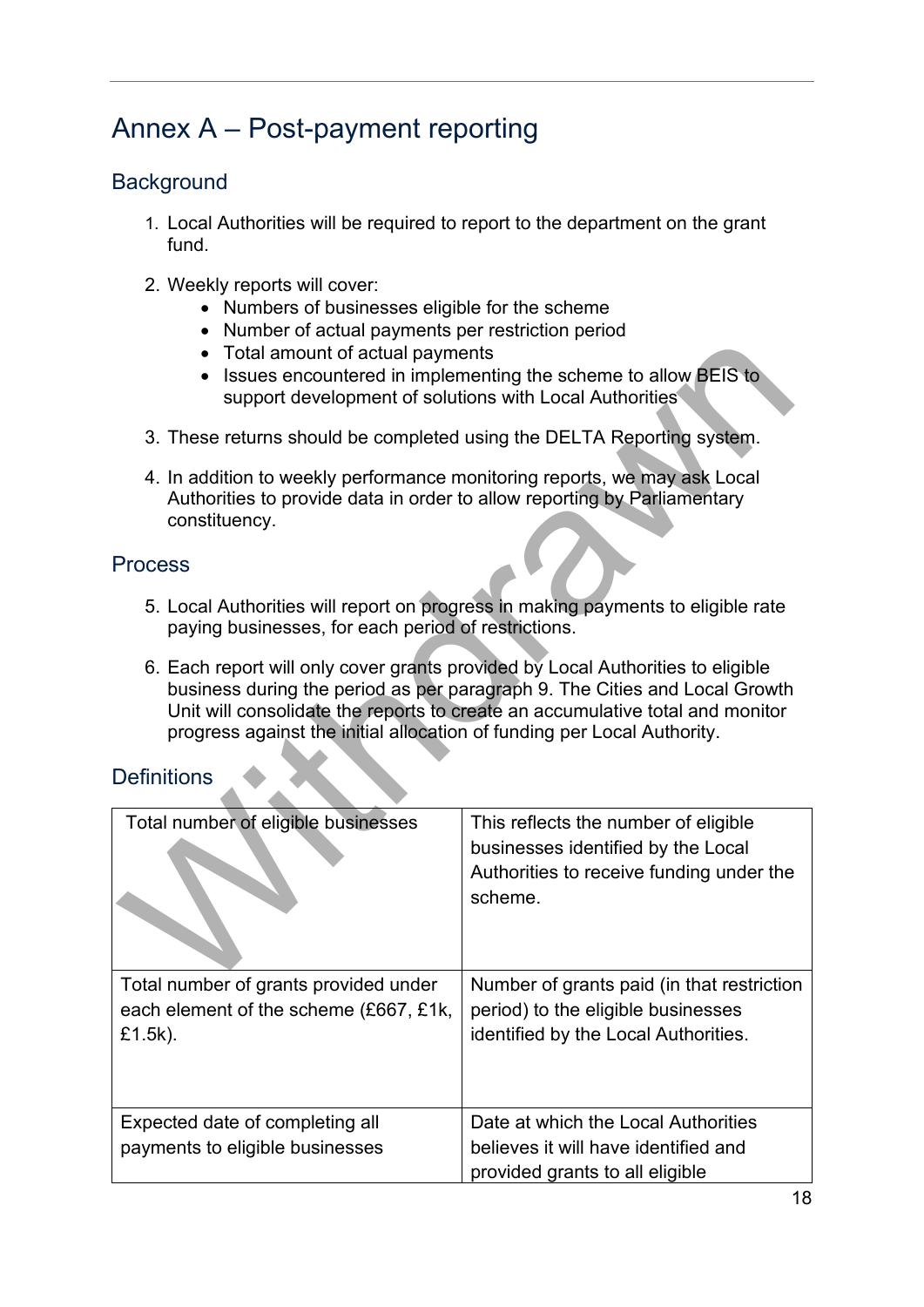|          | businesses within each 14-day payment<br>cycle.                                                           |
|----------|-----------------------------------------------------------------------------------------------------------|
| Comments | Highlight in this box issues that Local<br>Authorities are encountering while<br>implementing the scheme. |

#### <span id="page-18-0"></span>Data collections for evaluation

- 7. Local Authorities are also required to collect information from businesses receiving these grant payments, and will be expected to account for how the funding has been spent. Grant recipients should also be advised that they may be contacted for research purposes, and that their data will be shared with BEIS for research and evaluation purposes.
- 8. It is vitally important that we have this information centrally to allow us to understand and evaluate how the provision is working. We do this for a number of different reasons, including;
	- a. Accountability to provide a clear and transparent basis for why this policy has been implemented, and its progress over time
	- b. Efficiency ensuring that we are maximising the value delivered from this public spending and ensuring opportunities for analysis and learning for the future
	- c. Effectiveness ensuring that policy makes a positive impact and understanding the context of when that happens
- 9. We are continuing to develop the mechanism by which Local Authorities can frequently generate and share this information with BEIS, including working with system providers, which is the most cost-effective way of collecting a wide data set. Local Authorities will need to ensure they have appropriate data protection arrangements in line with the General Data Protection Regulation (GDPR) and the Data Protection Act 2018. We will fully support Local Authorities through this data collection. Please do contact [lagrants.data@beis.gov.uk](mailto:lagrants.data@beis.gov.uk) if you have any queries. Data collections for evaluation<br>
7. Local Authorities are also required to collect information from businesses<br>
receiving these grant payments, and will be expected to account for thow the<br>
funding has been spent. Grant re
	- 10. The list below sets out the minimum information we require Local Authorities to collect for Local Restrictions Support Grants, Additional Restrictions Grant, Christmas Support Payment for wet-led pubs, and the Closed Businesses Lockdown Payment:
		- a. Business Rate Payer name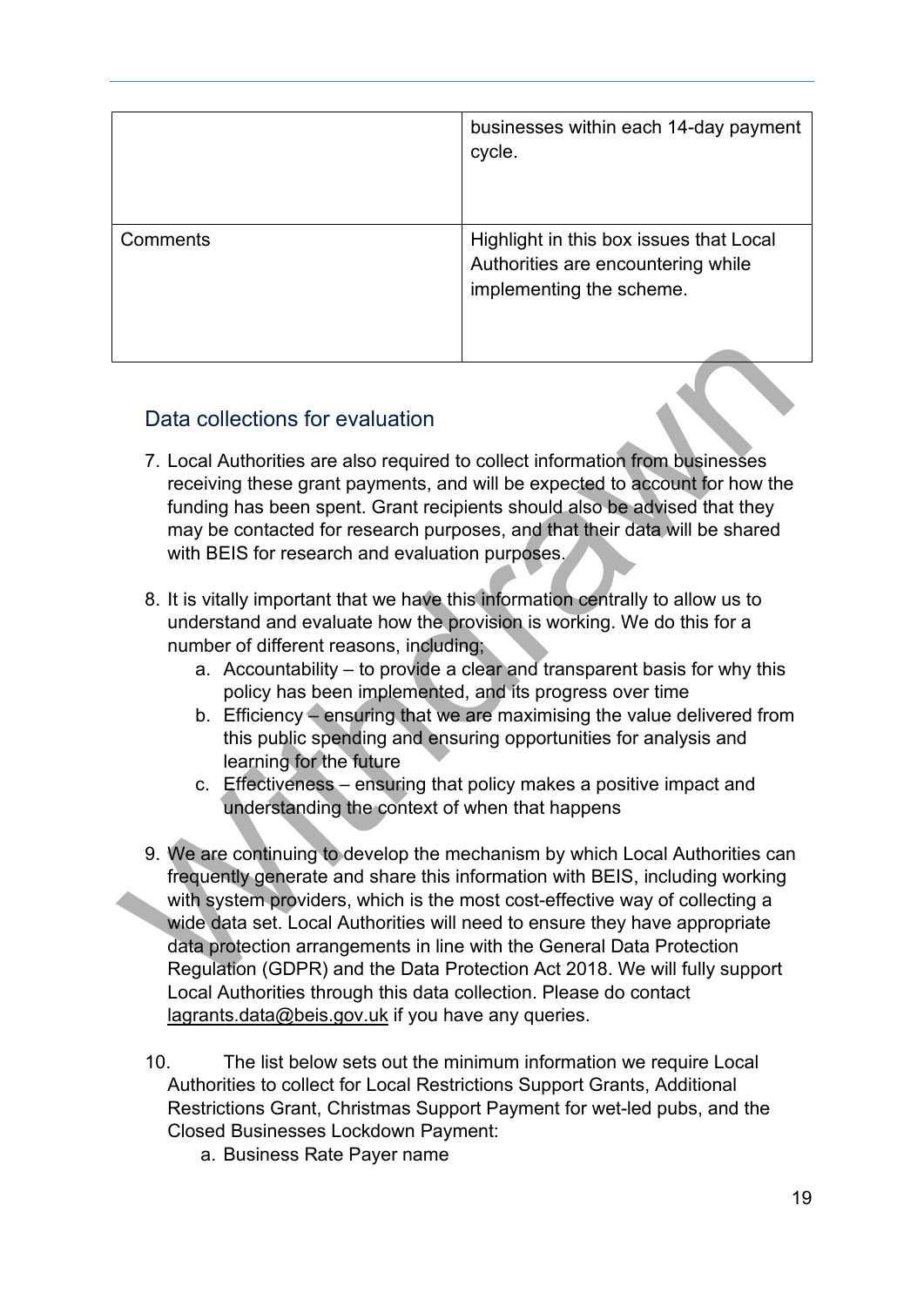- b. Hereditament address
- c. Ratepayer email address
- d. Size of business the grant relates to
- e. Sector
- f. Unique identifier (preferably Company Reference Number)
- g. Grant awarded
- h. Amount of grant paid
- i. Date grant paid
- j. Grant name
- 11. This provides important information that will support evaluation and further our understanding of the impact of the grants. Further details including the definitions of the terms above and an example spreadsheet will be circulated with each monthly data collection. 11. This provides important information that will support evaluation and<br>further our understanding of the impact of the grants. Further details including<br>the definitions of the terms above and an example spreadsheet will b